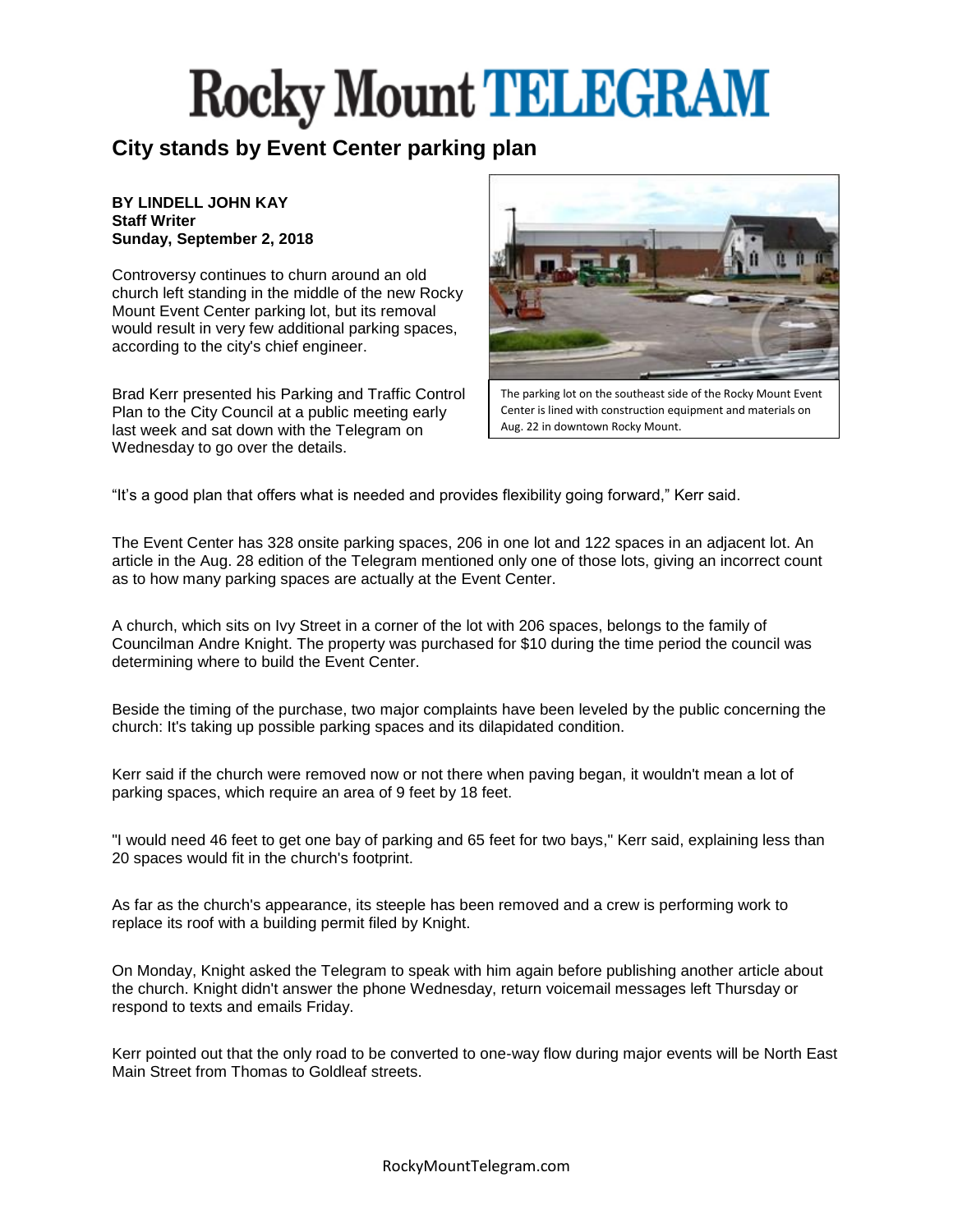The plan has three shuttle routes serving eight lots with a total of 1,456 spaces.

According to a study of the Red Hat Amphitheater in downtown Raleigh, a tournament will require 300 places; a banquet will require 330 spaces; and a concert will require 1,820, based on a 2.2 vehicle occupancy.

The city also has 1,300 single spaces spread around downtown.

Kerr deferred questions about a lot near the old post office slated for parking but is rumored to be the future site of low-income housing.

"It's a parking lot as it stands right now and for the foreseeable future," Kerr said.

<http://www.rockymounttelegram.com/News/2018/09/02/City-stands-by-parking-plan.html>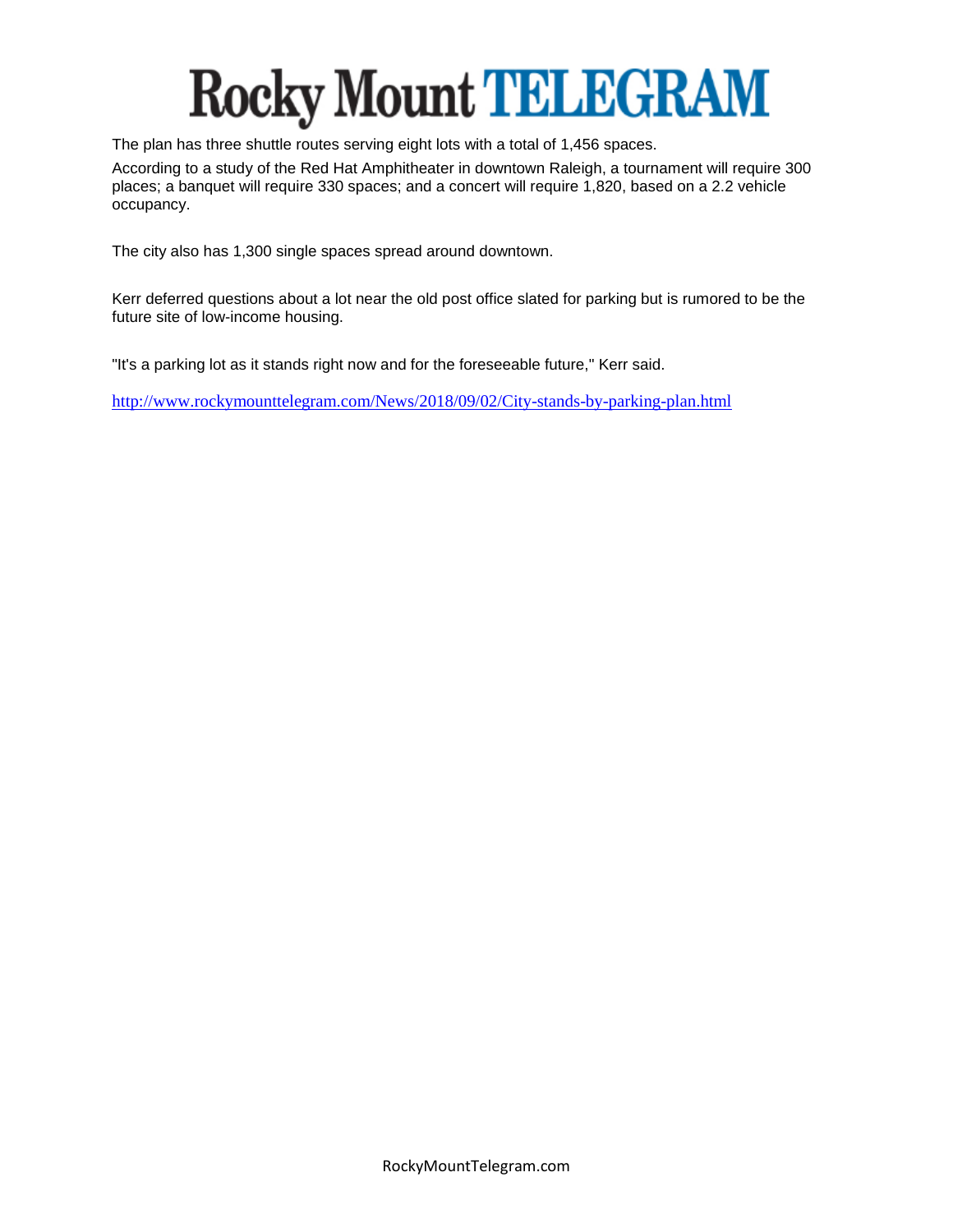#### **Meeting on housing plan set**

#### **BY LINDELL JOHN KAY Staff Writer Sunday, March 24, 2019**

Rocky Mount city officials are inviting the community to a public information session on the planned downtown multi-family workforce housing development on Tarboro Street.

The session is set for 5 to 7 p.m. April 2 in the Biotech Auditorium at Edgecombe Community College.

The session is scheduled to include an open house from 5 to 6 p.m., a presentation from Development Finance Initiative project manager Sarah Odio at 6 p.m. and a question-and-answer session facilitated by the DFI of UNC-Chapel Hill's School of Government.

The Rocky Mount City Council has committed to convey property between 218-242 Tarboro Street via sale or lease to a yet-to-be-determined private development partner, according to a press release from the city.

During the Feb. 25 City Council meeting, Councilwoman Chris Miller asked whether the



This illustration from city plans shows the original purpose for the Tarboro Street properties was parking spaces for downtown use.

developer would be private so that the currently city-owned land would become taxable property. Councilman Reuben Blackwell said the developer could be private or it could be a nonprofit developer.

Sure to be at the top of that list is Rocky Mount-Edgecombe Community Development Corp.

Joyce Dickens, president of the Community Development Corp., has been involved with the process since the beginning, according to emails obtained by the Telegram via a public records request.

"I had a call from Joyce Dickens yesterday indicating that you all are planning to build 40 units of housing on the Tarboro site. Please provide us with a project update. Any information you can provide will be greatly appreciated," Landis Faulcon, the city's director of Community and Business Development, said to Odio in a July 14 email. Odio refers to the Tarboro Street location as "the CDC site" in an email to City Manager Rochelle Small-Toney on the same day — that's eight months before the project went public and any bids could be made.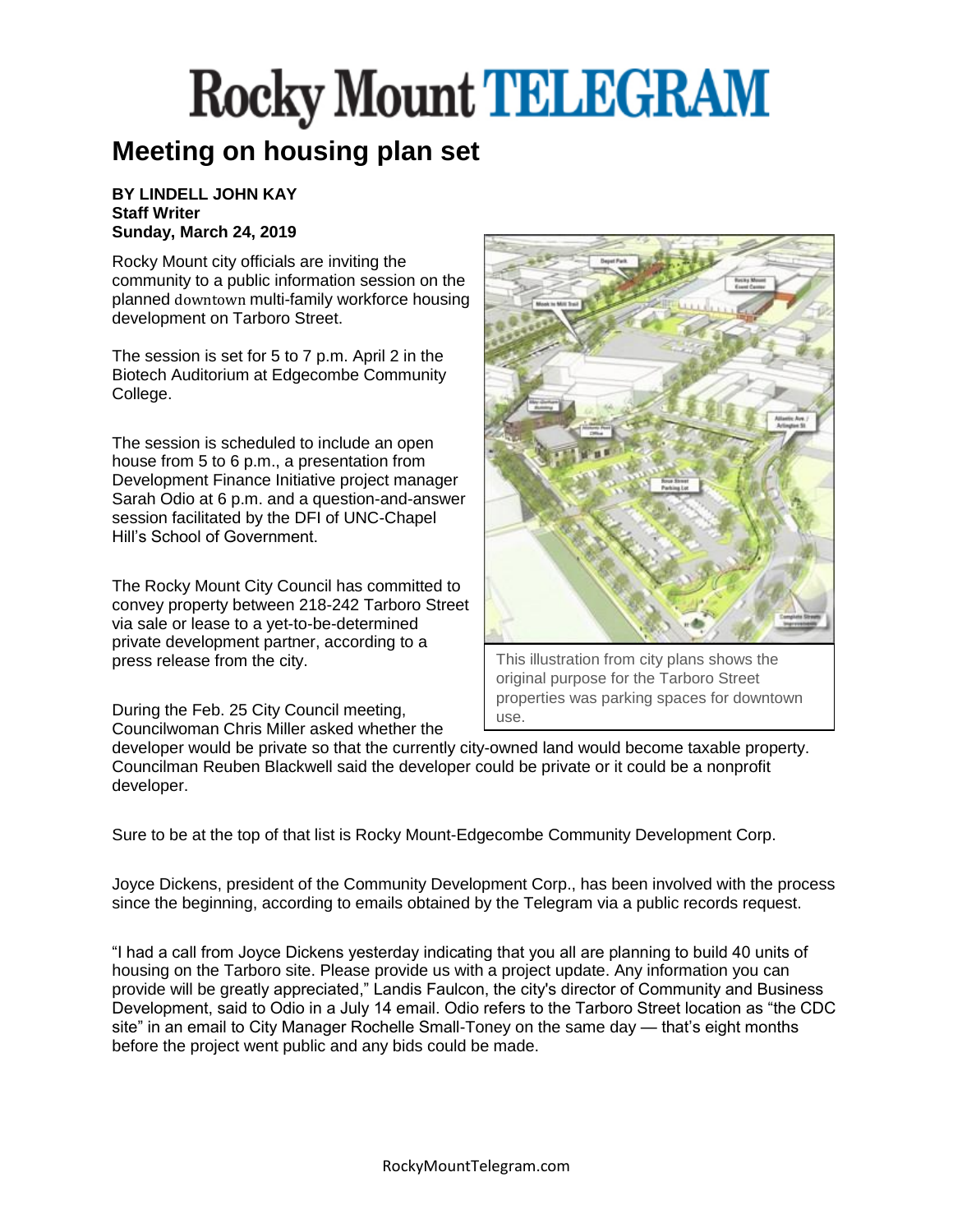Odio acknowledged this week that her reference to "CDC" meant the Rocky Mount-Edgecombe Community Development Corp. Odio also confirmed Dickens' early involvement.

"We spoke to Joyce Dickens several times early on in the process about potentially selecting a CDC site for this project, but we determined that the level of funding available from the state at the time would not be sufficient to support a development there," Odio said. "RMECDC is welcome to reply to the Solicitation for Development Partner Qualifications, which we are currently drafting. Based on what we hear at the Community Information Session on the 2nd, the Solicitation could go out in mid-April. The city and the state will both have a say in the developer that is selected. We are looking for developers that are eligible for (Low-Income Housing Tax Credit) awards and have experience with federal funding sources such as (Community Development Block Grants)."

A Google search shows Dickens meets those requirements.

The Tarboro Street site was planned to be 80 units, but was scaled back due to available funding and the fact that ECC wanted parking on the spot, not housing, and therefor pulled its property out of the deal, as evidenced in an early August email from Councilman Tom Rogers to City Manager Rochelle Small-Toney.

Rogers referenced an update from Small-Toney stating the Tarboro Street site as the "preferred site." He asked whether DFI would consider working with the city to find other sites not already considered.

"City has been very encouraging and supportive of ECC's presence and expansion in downtown Rocky Mount over the years," Rogers stated. "In fact, the city actually encouraged ECC's presence in downtown to generate increased activity. The city and ECC collaborated during the acquisition of the Tarboro Street properties. Part of the informal agreement was that the city-owned property would be available for ECC's use, if not ownership in the future. It is my understanding that there is no support for this project by ECC because it locks them in and limits their vision for their presence in downtown.

"Interestingly, the Tiger grant application shows the Tarboro Street properties being used for parking implying its use for ECC, downtown investors and the Event Center."

As part of its Hurricane Matthew recovery effort, North Carolina's Office of Recovery and Resiliency has committed to providing gap financing for the development of the rental units. This development will serve the city's workforce with priority given to households displaced by Hurricane Matthew, according to the press release issued by Jessie Nunery, the city's media relations specialist.

The April 2 information session is free. All interested residents are encouraged to attend.

[http://www.rockymounttelegram.com/News/2019/03/24/Meeting-set-on-new-plan-for](http://www.rockymounttelegram.com/News/2019/03/24/Meeting-set-on-new-plan-for-housing.html?fbclid=IwAR1mNq9RI1lbLx9IcotBagW5DURuEm4nxxzfQNTnYGSOantLDlTrqs2ONG4)[housing.html?fbclid=IwAR1mNq9RI1lbLx9IcotBagW5DURuEm4nxxzfQNTnYGSOantLDlTrq](http://www.rockymounttelegram.com/News/2019/03/24/Meeting-set-on-new-plan-for-housing.html?fbclid=IwAR1mNq9RI1lbLx9IcotBagW5DURuEm4nxxzfQNTnYGSOantLDlTrqs2ONG4) [s2ONG4](http://www.rockymounttelegram.com/News/2019/03/24/Meeting-set-on-new-plan-for-housing.html?fbclid=IwAR1mNq9RI1lbLx9IcotBagW5DURuEm4nxxzfQNTnYGSOantLDlTrqs2ONG4)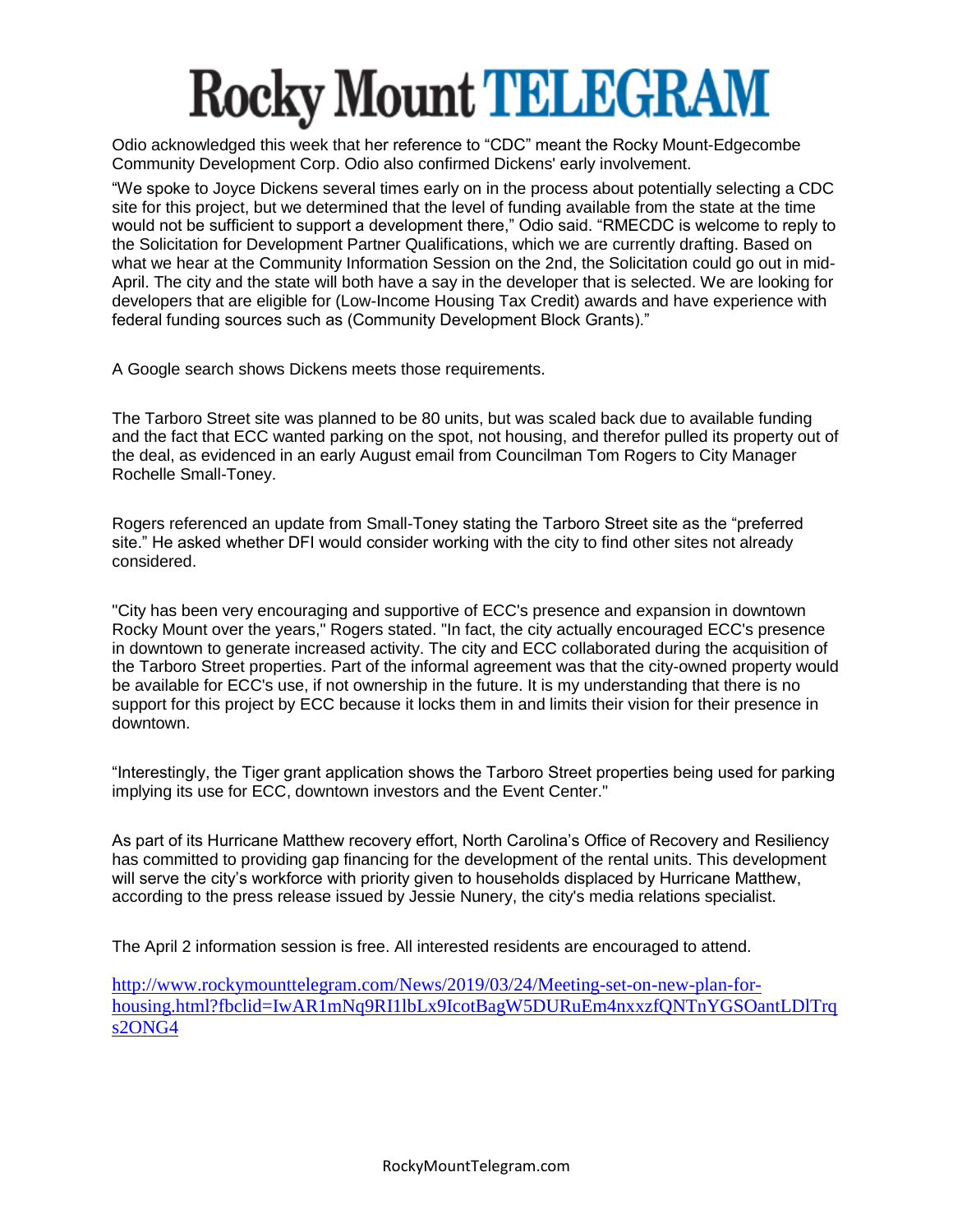#### **Housing site faces environmental concerns**

#### **BY LINDELL JOHN KAY Staff Writer Wednesday, April 3, 2019**

The Tarboro Street site chosen for workforce housing is a state environmental brownfield site not safe for well water as revealed Tuesday at a public meeting on the matter.

Local business owner Lige Daughtridge, candidate for the City Council Ward 5 seat, asked the officials conducting the meeting about how safe the location was given that it used to be the site of a dry cleaners and had been investigated by state environmental officials.

The site has been reviewed and determined to be OK, but wells wouldn't be allowed, said Sarah Odio, project manager for the Development Finance Initiative at UNC-Chapel Hill's School of Government, which facilitated the session.

Wells would not be part of the development of the site, but environmentalists often question the safety of such a former industrial site in connection to housing.

Daughtridge asked why a competing site, Crossing at 64, wasn't chosen.

Odio said that site isn't within two miles of a grocery store and pharmacy and had didn't have adequate infrastructure.

Crossing at 64 has infrastructure, said Rocky Mount Edgecombe Community Developement Corp. President Joyce Dickens. She wanted the housing to be placed at Crossing on 64, but city officials and DFI chose the Tarboro Street site. Dickens has a good chance of developing the Tarboro Street site due to her experience with tax credits and federal funding.

Daughtridge said a grocery store could be built on the roughly 85 acres at Crossing on 64. He also questioned the transparency of holding a community meeting after the City Council has already voted for in favor of the project.

Beside the environmental revelation, two other reasons not to build on the Tarboro Street site were given.

First, Edgecombe Community College agreed to buy adjoining property because the city said the site would remain parking, said Gloria Wiggins-Hicks, a member of the ECC Board of Trustees.

City Councilman Andre Knight said the site might have been meant to be parking at one time but plans changed.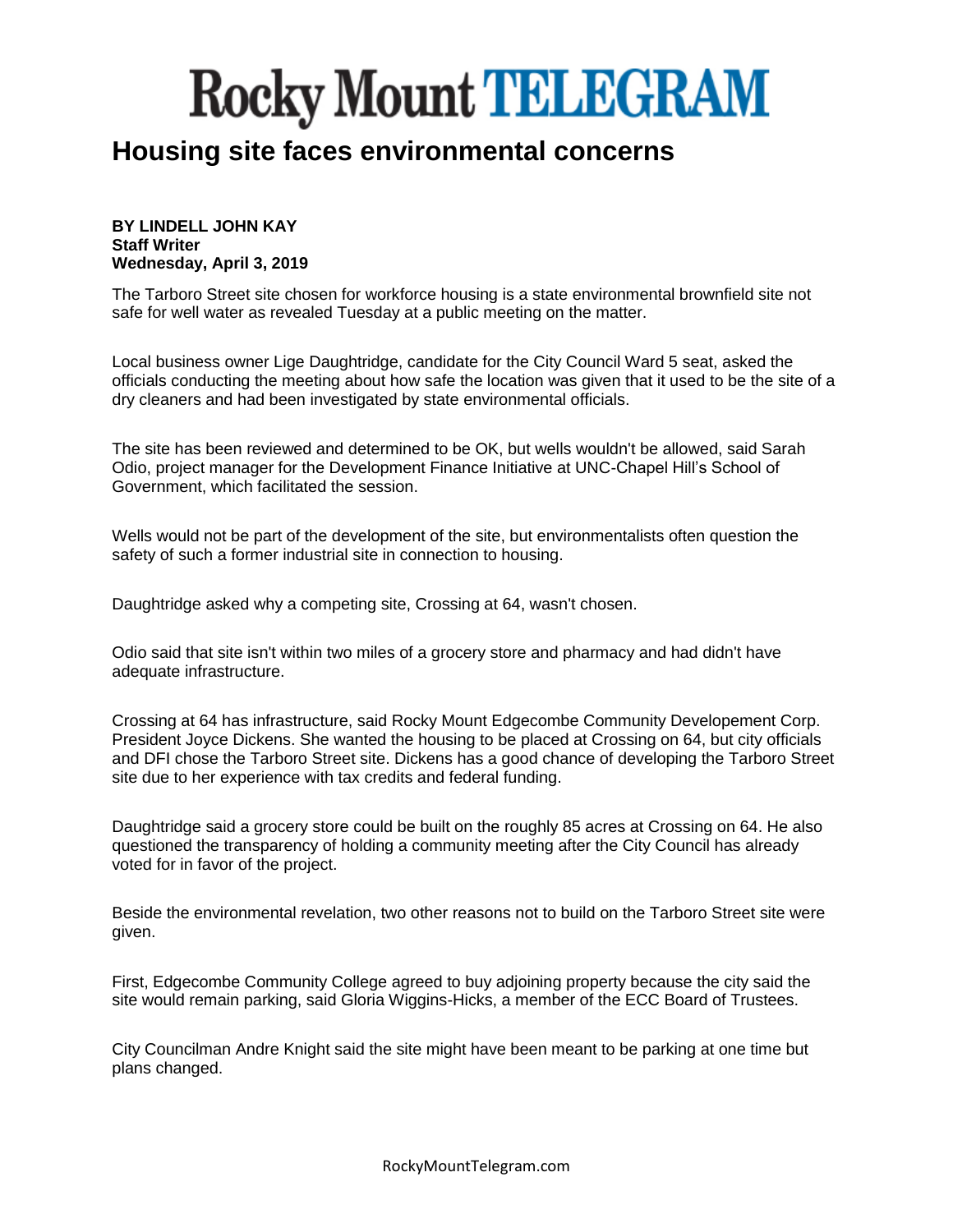The site was planned to be 80 units, but was scaled back because ECC wanted parking on the spot, not housing, according to city emails obtained by the Telegram via public records requests.

Second, private investors who have sunk millions of dollars into downtown expected the location to be parking for planned restaurants.

Jesse Gerstl, who owns nearby buildings, said downtown growth would be stifled without adequate parking.

"I support housing downtown," Gerstl said. "But Rocky Mount has a parking problem and you're taking away parking."

Local blogger Stephanie Houghton said she would rather see existing structures be remodeled. She also said the project should be paused while investigations of malfeasance at City Hall are complete.

"We have no confidence in city government right now," Houghton said.

Resident Kim Koo said Houghton doesn't speak for everyone. Koo said she has confidence in the city.

Several members of the community spoke up in support of the project, saying affordable housing is needed in Rocky Mount.

The City Council has committed to convey property between 218-242 Tarboro Street via sale or lease to a development partner.

The project entails 60 units, a mix of studio and 1- and 2- bedrooms, for households earning 60 percent of area medium income.

North Carolina's Office of Recovery and Resiliency has committed to providing gap financing for the development of the rental units. The development will serve the city's workforce with priority given to households displaced by Hurricane Matthew, according to information provided by the city.

The public meeting was held in McBryde Auditorium on the Rocky Mount campus of ECC, with the Tarboro Street site visible out the room's window.

[http://www.rockymounttelegram.com/News/2019/04/03/Housing-site-faces-environmental](http://www.rockymounttelegram.com/News/2019/04/03/Housing-site-faces-environmental-concerns.html?fbclid=IwAR2XwCh_Mecs4CQGsO9Xf_7GXPrMd92clhCIpPY-oekYlNr07_cCtq6zsZQ)[concerns.html?fbclid=IwAR2XwCh\\_Mecs4CQGsO9Xf\\_7GXPrMd92clhCIpPY-oekYlNr07\\_cCtq6zsZQ](http://www.rockymounttelegram.com/News/2019/04/03/Housing-site-faces-environmental-concerns.html?fbclid=IwAR2XwCh_Mecs4CQGsO9Xf_7GXPrMd92clhCIpPY-oekYlNr07_cCtq6zsZQ)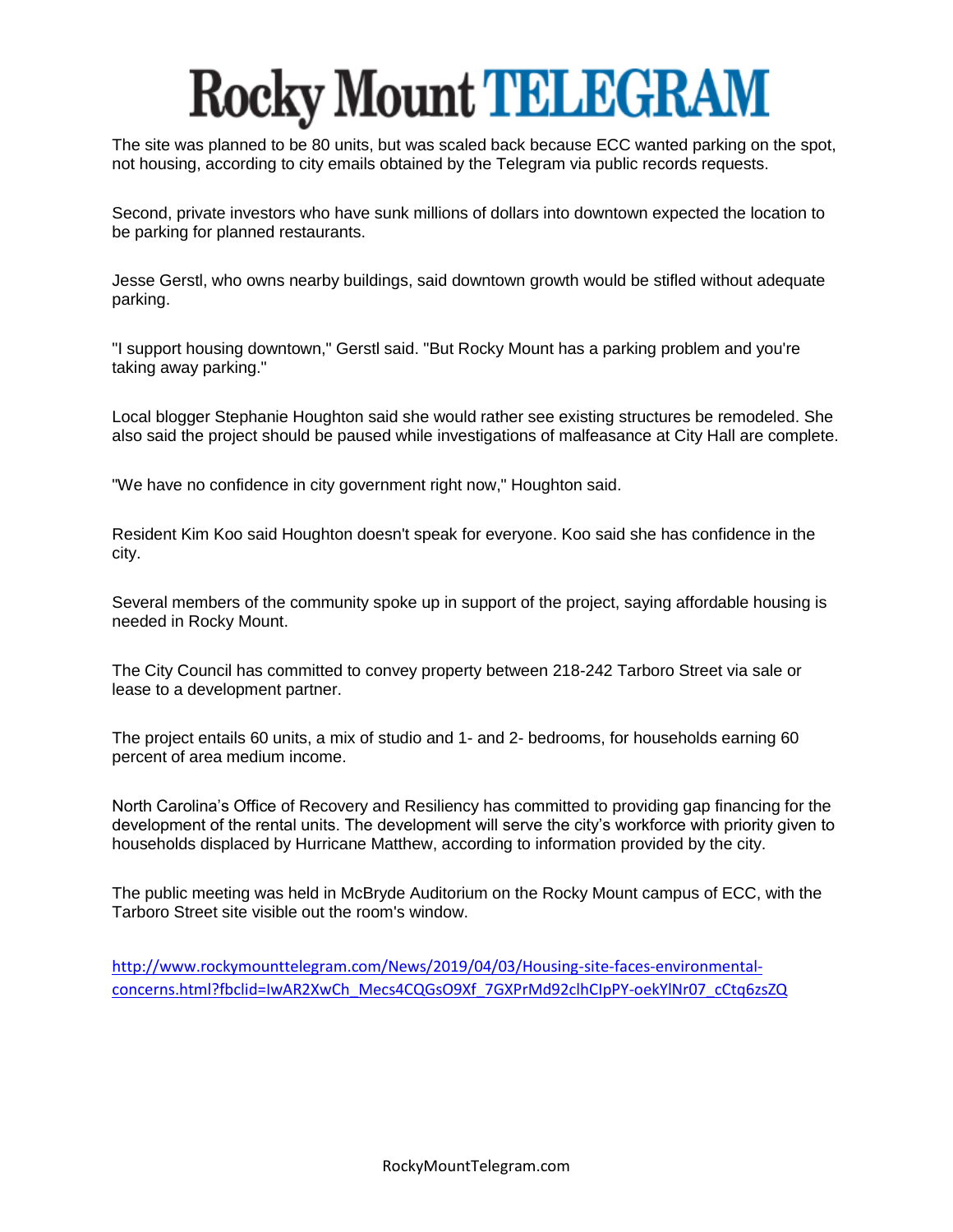#### **Council OKs Douglas block buyout**

**BY LINDELL JOHN KAY Staff Writer Tuesday, April 9, 2019**

In order to gain complete control of the Douglas Block, the Rocky Mount City Council agreed to pay nearly half a million dollars to the Rocky Mount Edgecombe Communtiy Development Corp.

City Attorney Jep Rose announced the settlement during Monday's City Council meeting. The agreement reached in 2017 stretches to 2020 with annual payments totaling more than \$400,000.

Rose said the city and the CDC in 2009 entered into a complex structure to receive tax credits in order to redevelop the Douglas Block. When it came time to undue the structure, the city and the CDC disagreed on who should own the Douglas Block even though the CDC was in possession of related documents.

The city and the CDC reached a settlement with aid of an arbiter. Under the agreement:

- The city received ownership free and clear.
- The city paid CDC a \$25,000 management fee.
- CDC turned over all relative documents.
- The city deeded a lot to the CDC with time conditions on development.
- The city paid CDC annual payments totaling \$424,000.
- The city created the Douglas Block Advisory Board.

■ The city will continue to use grants to fund the CDC Housing Counseling Center and Business Development Center.

- The city will continue to fund the CDC commercial development manager position.
- The city and CDC agreed to continue cooperation on other projects.
- The city and CDC agreed to hold each other harmless among other considerations.

Local business owner Lige Daughtridge, candidate for the Ward 5 seat on the City Council, told the council during public comment that he asked for information on payments made by the city to CDC last year at budget time.

Daughtridge said his questions went unanswered, but the amounts equal the ongoing settlement numbers.

"How can you call this transparent and good governance?" Daughtridge asked.

Rose said at the beginning of his statement that the city was making the settlement public due to concerns over the relationship between the city and the CDC in connection to a proposed housing project on Tarboro Street.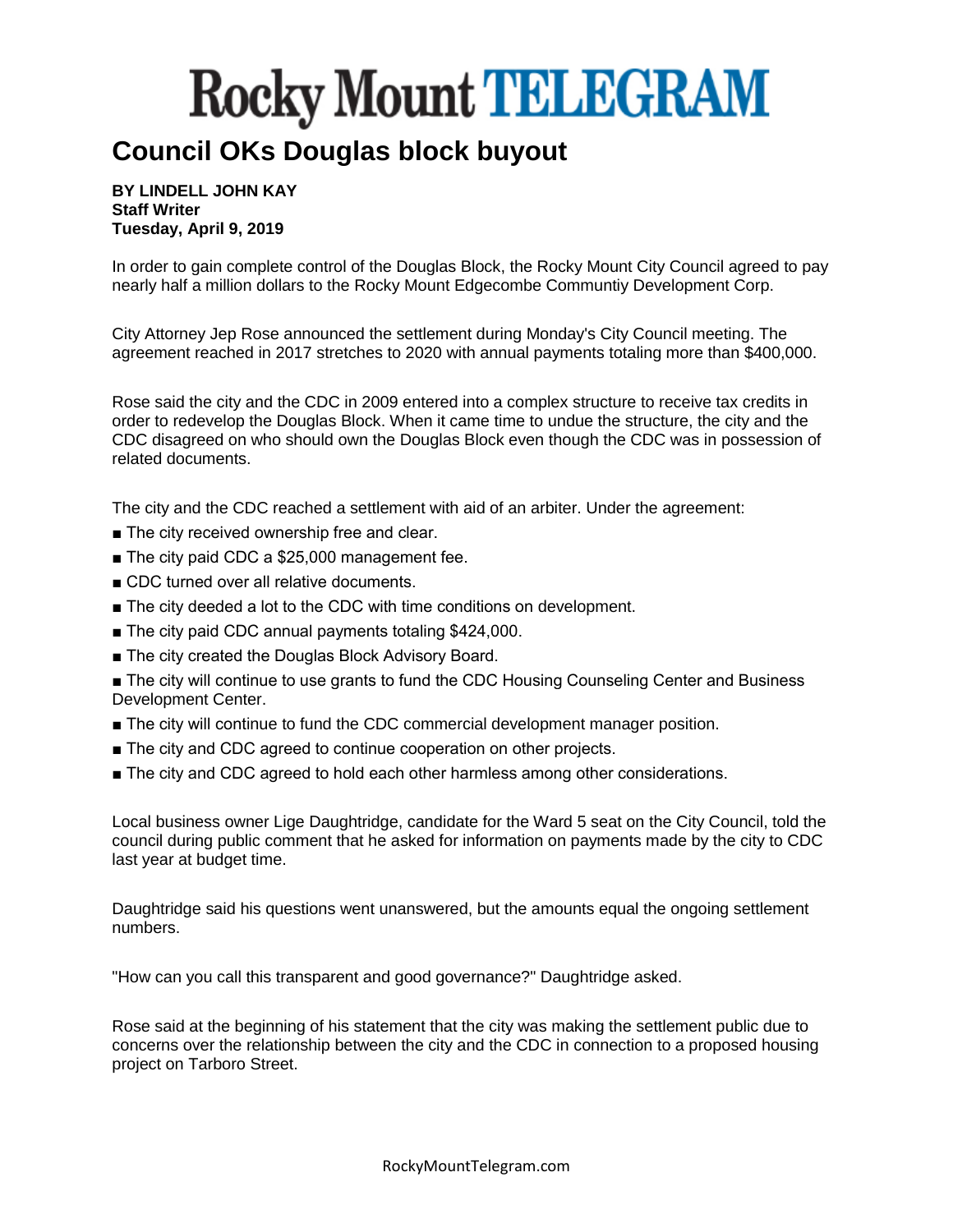Daughtridge also addressed the Tarboro Street situation, questioning why the City Council was moving forward with affordable housing when city staff had created a draft agreement with Edgecombe Community College for parking at the site.

Councilman Reuben Blackwell said the council never voted to approve such an agreement.

Daughtridge held up a copy of the draft agreement while Blackwell was speaking.

After the meeting, Blackwell said the council never voted on the agreement.

The council did reach consensus not to consider the agreement, according to meeting minutes.

That would have been at a meeting in October. City staff was in talks with ECC to improve parking at the site across from the college's downtown campus while simultaneously working out a deal with an organization from the UNC-Chapel Hill School of Government to build housing units on the same spot, according to emails obtained by the Telegram via public records request.

Blackwell said he wasn't aware of what staff was planning and that several possibilities were considered for the Tarboro Street property — anything that would improve downtown.

Blackwell's email address was copied on mid-August emails detailing city staff communications with ECC regarding parking at the Tarboro Street site for Event Center activities, according to an email from City Manager Rochelle Small-Toney to all City Council members, including Blackwell.

"We are hopeful that ECC will approve our request to use the area for parking and that we can proceed with the needed improvements," Small-Toney said.

Housing seems to have been the long-term plan for the site, according to emails between Small-Toney and Tom Betts, an unofficial advisor.

In a late August email, Betts asked how long the site would remain parking versus housing. "I have no idea, Tom. It all depends on Council's final decision and availability of funding," Small-Toney said. "Probably a year or two."

State funding was secured earlier this year and the city moved forward with housing plans.

<http://www.rockymounttelegram.com/News/2019/04/09/City-agrees-to-Douglas-block-deal.html>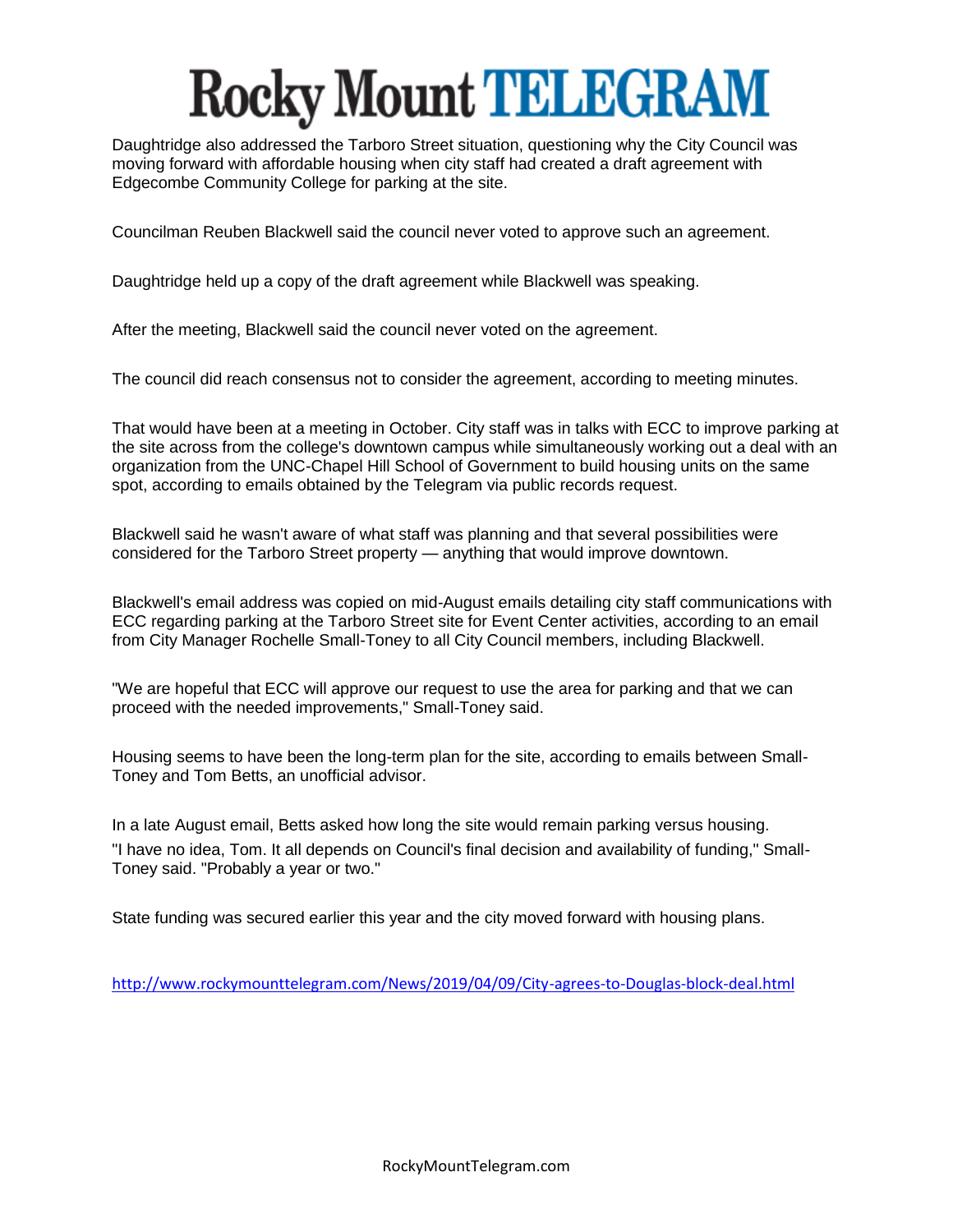#### **Emails show intent about parking lots**

#### **BY LINDELL JOHN KAY Staff Writer Friday, April 19, 2019**

Despite public denials, Rocky Mount Councilman Reuben Blackwell was aware of plans to break an agreement with Edgecombe Community College on downtown parking in favor of a housing project, according to emails obtained by the Telegram.

In answer to reader interest, the Telegram is posting 100 pages of emails and attachments with the online version of this report. The emails are part of a public request for the past six months worth of emails to, from or copied to City Manager Rochelle Small-Toney.

ECC agreed to buy property on Tarboro Street next to city property because the city said the site would remain parking, Gloria Wiggins-Hicks, a member of the ECC Board of Trustees, said at a recent workshop on the planned Tarboro Street housing project.

At a City Council meeting earlier this month, local business owner Lige Daughtridge, candidate for the Ward 5 seat on the City Council, asked why the council was moving



Reuben Blackwell

forward with housing when city staff had created a draft agreement with ECC for parking there.

Blackwell said the council never voted to approve such an agreement.

While Blackwell was speaking, Daughtridge held up a copy of the draft agreement.

Blackwell said housing was always the goal for Tarboro Street, he wasn't aware of what staff was planning and that several possibilities were considered for the Tarboro Street property — anything that would improve downtown.

Blackwell's statement can be viewed beginning at the 35:27 minute mark of a YouTube video recorded and posted online by local political blogger Curmilus Dancy.

"First of all, there was never a written agreement with Edgecombe Community College that this council voted on," Blackwell said during the meeting. "I don't remember one. I don't remember voting on one. There might have been conversations with members of staff and with community college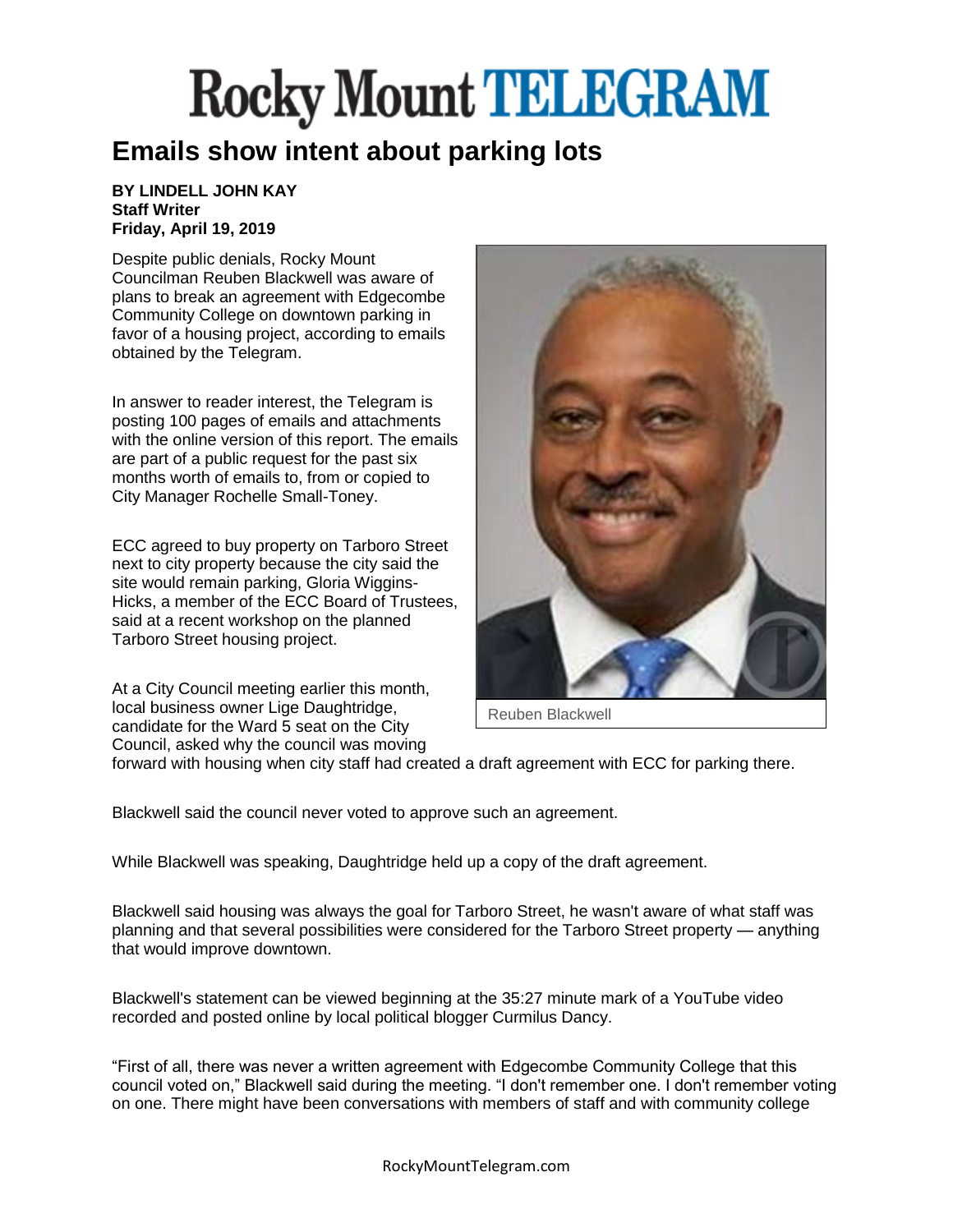leaders but there was no agreement that everybody voted on. It was never discussed openly. So for some of us sitting on the council I'm just saying, we never had conversations. I never heard that conversation."

However, according to an Oct. 4 email, when Blackwell received the agenda for the October council meeting he asked a question and received a detailed answer from Small-Toney about the plan to transition from parking to housing when the funding was available.

Blackwell's question: "The document that defines our parking relationship with ECC says that we are using both parcels for event parking and that we are paying all costs for all lot improvements. Are we now saying that we are not choosing to use our parcels for housing on Atlantic and Tarboro or are their other parcels not defined or included in this agreement?"

Small-Toney's answer in part: "No, we will continue to look to use the site for housing and terminate the agreement at the appropriate time. Parking is during the interim until we know for certain that the state has appropriated the funds for the project."

Blackwell's response: "EXCELLENT!"

This email chain is the first emails included in the online PDF.

Blackwell didn't return an email with detailed questions about the matter.

As far as why the council didn't vote on the agreement, Small-Toney tabled the item because the agreement didn't include a way for the city to back out when the time was right.

"I tabled the agreement because it was not sufficient enough in accomplishing what was needed to insure that the agreement could be terminated by either party with sufficient notification," Small-Toney told City Engineer Brad Kerr in an October email conversation about how the improvements to the college's parking lot were made without an agreement in place.

Small-Toney's questions and Kerr's response is the second email chain in the online PDF.

A deeper dive on city manager emails reveal a sink hole at a city park, mold at a community center, lavish Miami Beach meals paid with a city credit card, no utility meter for OIC at the Event Center and more.

Titled "City Emails Release," the PDF includes emails relative to last Sunday's article about secret money and relief that auditors didn't look in certain files. Other emails include:

■ City Accounting Manager Nicki Gurganus, who previously questioned an extended Miami hotel stay for Small-Toney and Landis Faulcon, the city's community and business development director, points out that Faulcon was in line to receive reimbursements for meals paid for with the city credit card.

RockyMountTelegram.com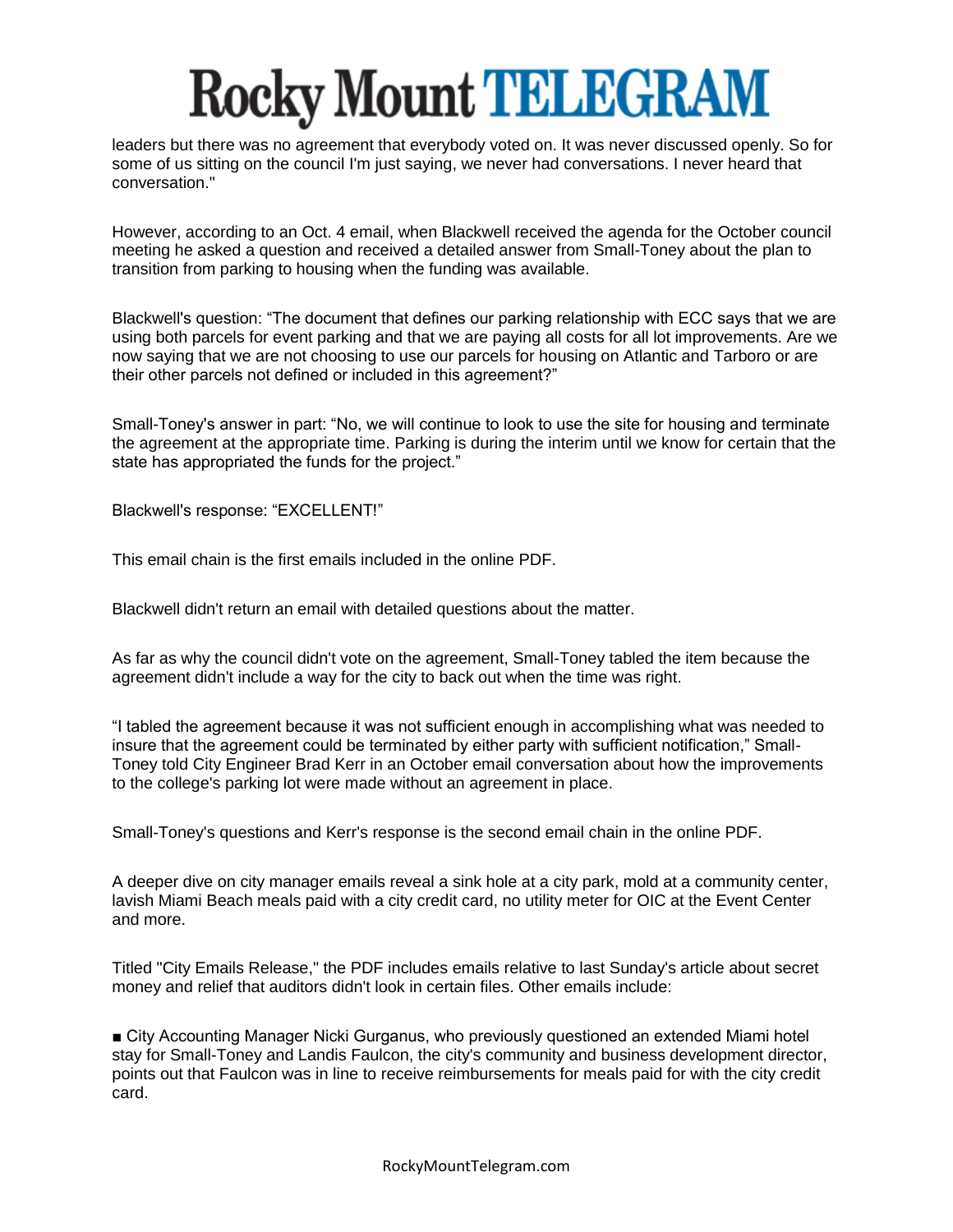"The meal charges are included in the amount that we paid on the City's credit card. The per diems for those meals are included in the reimbursement for Landis. Without adjustment, we would have paid for the same meals twice," Gurganus said in a Sept. 20 email.

Meals included \$194.24 for dinner at PrimeFish Miami and \$99 for dinner at Joe's Stone Crab.

■ Former City Manager Charles Penny, a \$125-an-hour consultant at the time, sent a Sept. 5 memo to Richard Worsinger, the city's utilities director, telling him not to install a gas and electric meter for the OIC at the Event Center. Penny said the meters could be installed in 2023 when the financing structure is dissolved. In the meanwhile, software is separating the OIC's bills from the Event Center's bills.

■ In a mid-July email, a disgruntled trucker threatens to urinate in Mayor David Combs' food because of the city's new truck parking law.

"Screw you for banning truck parking," the trucker states. "How about we take a pee on the food we deliver to you. Good luck with that new law. We do pee on food when people treat us wrong."

The email has explicit language.

■ Assistant City Manager Natasha Hampton-Clayton sent emails to Small-Toney in August and September about a buried steel tank causing a sink hole at Martin Luther King Jr. Park and thick white mold covering the floor joists of the Battleboro Community Center.

Elton Daniels, the city's director of parks and recreation, provided an update on the two situations Thursday.

"The sink hole addressed in the e-mail was fixed by a private contractor," Daniels said. "Since that time, staff discovered a much smaller sink hole that will be repaired next week by Engineering and the Parks and Recreation staff. The sink holes were the result of a tank that was crushed and buried in the early 80s after the decommission of the former Wastewater Treatment Plant located at the site."

The Battleboro Community Center had mold, Daniels said.

"Last summer, the building was tested for mold and the results were positive," Daniels said. "The building was shut down and remains closed. Staff is currently assessing costs for mold remediation, as well as future use of the facility."

Hundreds of emails covering July, August, September and October have been received by the Telegram over the past few weeks.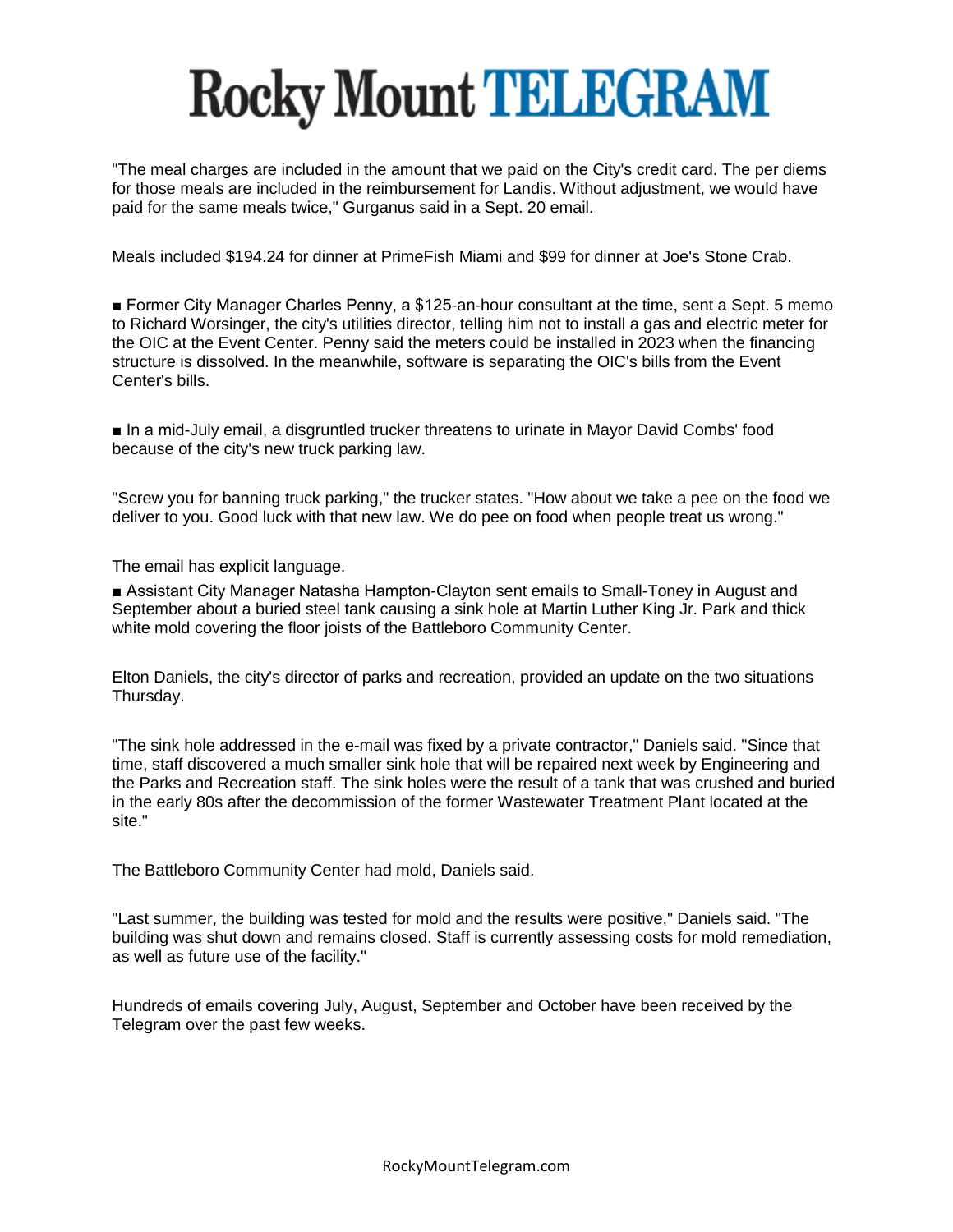The large majority of the emails are about routine city governance. In the interest of full disclosure, anyone who wants the complete email files can email lkay@rmtelegram.com with "city emails" in the subject line and the Telegram will reply with the zip files attached.

City Attorney Jep Rose reviewed the emails, removing any email that contained personnel or personal information.

City Hall is in the midst of two investigations. A law firm is conducting an independent review into alleged malfeasance at City Hall. At the same time, the Office of the State Auditor is subpoenaing and interviewing past and present city employees concerning the same issues.

[http://www.rockymounttelegram.com/News/2019/04/19/Emails-show-intent-about-parking](http://www.rockymounttelegram.com/News/2019/04/19/Emails-show-intent-about-parking-lots.html?fbclid=IwAR1OSHWFgstgMzr4qVJKrOgYhLIV0QhV92kV2nBKlYkk5GC5GJhwIT3lsHE)[lots.html?fbclid=IwAR1OSHWFgstgMzr4qVJKrOgYhLIV0QhV92kV2nBKlYkk5GC5GJhwIT3lsHE](http://www.rockymounttelegram.com/News/2019/04/19/Emails-show-intent-about-parking-lots.html?fbclid=IwAR1OSHWFgstgMzr4qVJKrOgYhLIV0QhV92kV2nBKlYkk5GC5GJhwIT3lsHE)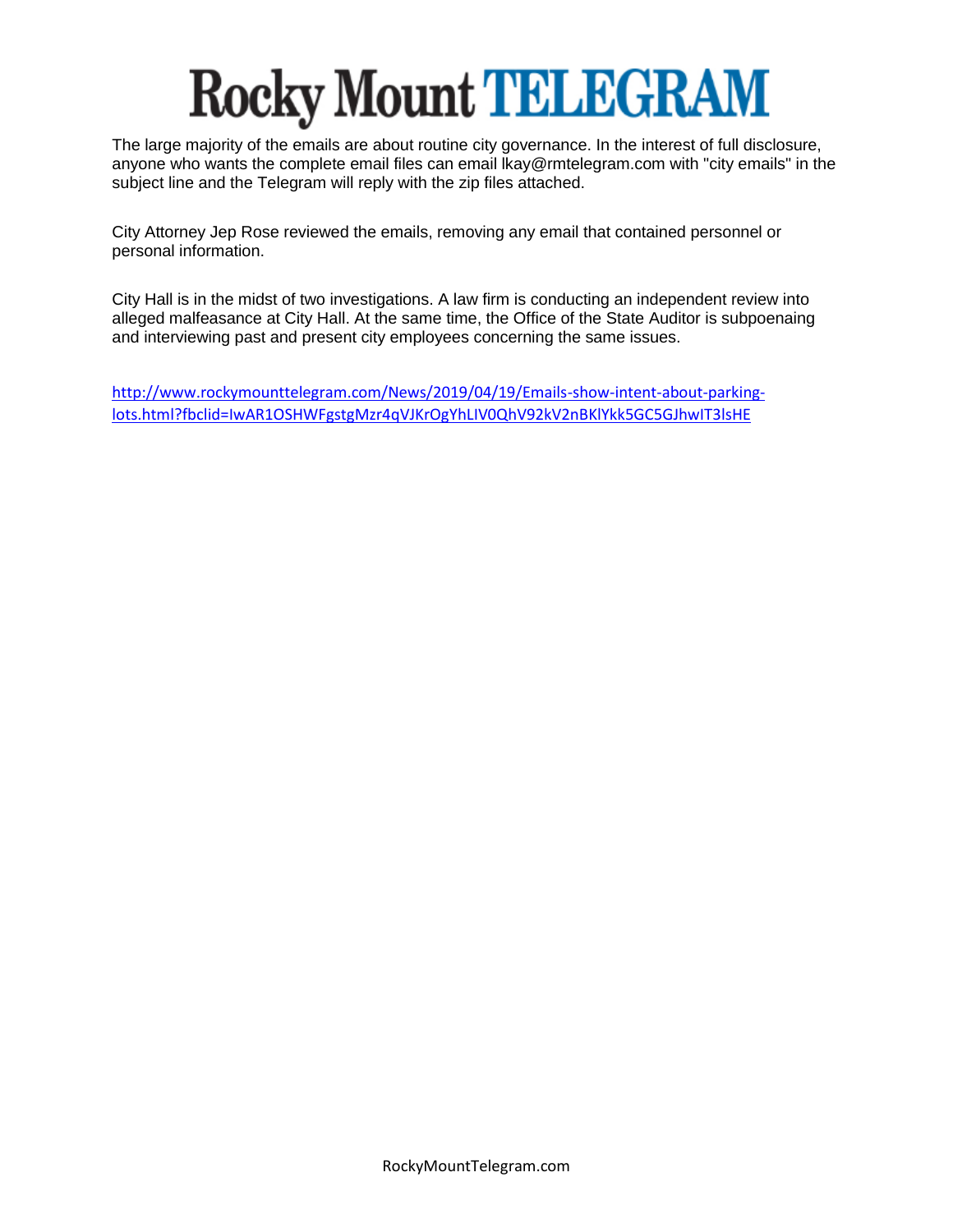#### **Councilman backs housing over parking**

**BY LINDELL JOHN KAY Staff Writer Saturday, April 20, 2019**

Rocky Mount Councilman Reuben Blackwell said he supports housing development on Tarboro Street and if he misspoke about knowledge of parking plans at the site, he's only human.

Blackwell said in a meeting last week that he was unaware of plans to break a proposed agreement with Edgecombe Community College on downtown parking versus a housing project; but the real issue is the need for such housing.

"I stand by my position, my vote and my constituents on that location as the best site for this affordable, workforce housing development to help build the momentum of a beautiful, vibrant, diverse and economically beneficial downtown Rocky Mount that everyone can enjoy," said Blackwell, who answered Telegram questions on the matter from Thursday on Friday morning after presstime for a report in today's edition.

ECC agreed to buy property on Tarboro Street next to city property because the city said the



Reuben Blackwell

site would remain a parking lot, Gloria Wiggins-Hicks, a member of the ECC Board of Trustees, said at a recent workshop on the planned Tarboro Street housing project.

Blackwell said Friday that an October email to him from City Manager Rochelle Small-Toney was about present day while at the April 8 meeting he was referring to discussions with a past city administration.

"I asked you to bring any document to my attention that the council has voted on with the college," Blackwell said. "Those are the discussions and vote that I do not remember. If they took place, then I'm more than willing to admit that my memory was not exact. I'm human and I do make mistakes as much as everyone else does."

Blackwell said he meant the original agreement from several months ago, not the proposed agreement from October when City Council candidate Lige Daughtridge held up a document during the April 8 meeting.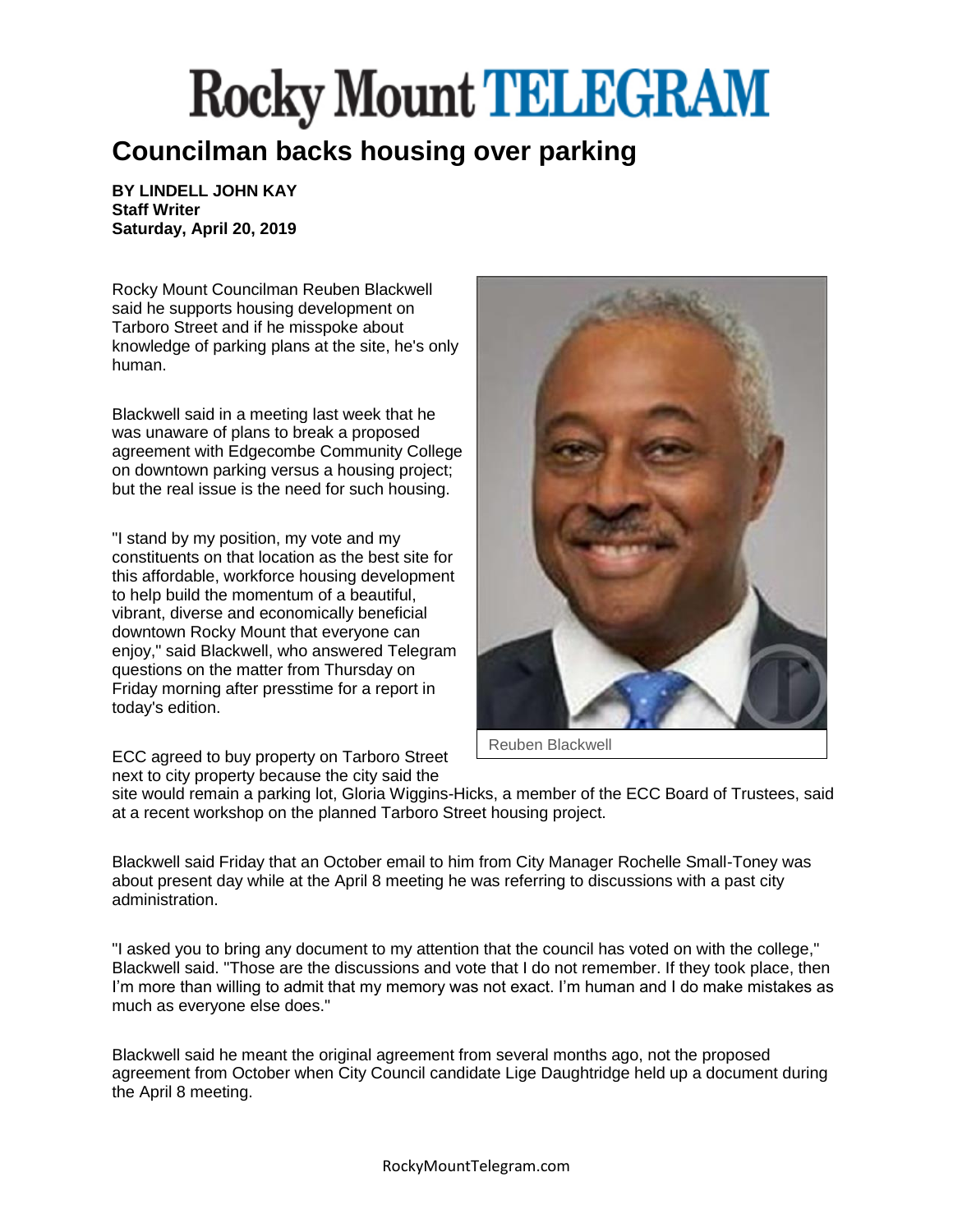"I said if I'm wrong about a discussion or vote at that time, then I did not remember," Blackwell said. "You can check my accuracy of recall on Curmilus' video. I have not done that because I do not think that my recall is the issue or the crux of what is important. I also told you when you approached me after the council meeting, that maybe my memory was faulty, but my stance is still the same."

Blackwell seems to be mixing up talks from several months ago with the Oct. 4 email in which he explicitly discussed Small-Toney's plan to use the Tarboro Street site as parking until the funding came through for housing at which time the city would terminate its agreement with ECC. The agreement was never voted on by council because Small-Toney tabled it at the eleventh hour since there was no clear exit clause for the city, according to city emails obtained by the Telegram via public records requests.

Blackwell said it's important to recognize several factors regarding the City Council's vote about parking at the Tarboro Street location and the relationship with ECC:

■ "The city of Rocky Mount and Edgecombe Community College have always, at least since my service on the council, enjoyed a mutually beneficial and supportive relationship. The city has always looked for ways to support the college's development and success in downtown Rocky Mount. It was the city of Rocky Mount who enthusiastically embraced (former ECC President Deborah) Lamm's vision of a vibrant health education center in the heart of our city. It was the city of Rocky Mount who encouraged the college to consider tax credit financing to move the stalled project forward because we also recognized the need for health care infrastructure for the present and future growth and development of eastern North Carolina. And it was the city of Rocky Mount that assisted our friends and partners with Edgecombe County and the college with technical assistance and support all the way from concept to construction of the beautiful Lamm facility that our students and region are enjoying right now. In fact, I personally served on the commission that the county appointed to build that very successful center."

■ "As an elected representative of the Rocky Mount City Council, my primary responsibility, loyalty and duty of care belongs to the people who reside in my ward and the overall health of my city. I will support, advocate and vote for the best interests of the people and community that I serve to the best of my ability and that aligns with the vision that my constituents have and currently articulate."

■ "The discussions that you are referencing took place at a time where the needs of our downtown and surrounding communities were different, as was the approach. Considering practices of equitable development, the city's approach changed as our city's needs evolved. All of our discussion today seems to center around an agreement that was created without the benefit of considering present day context of multiple uses. We did not have the Event Center, we were not enjoying robust development downtown, the real estate market throughout the country was in a slump and we were wrestling in Rocky Mount with the lack of engagement about downtown from owners of properties in and around that area. If we had a project then that was bringing millions of dollars of investment to that location and benefited the people that could be students and employees of the college, then I would have definitely and enthusiastically supported that project then as I do now."

■ "Your allegations of 'bait and switch' imply some nefarious context of ill will and misrepresentation of intent. That is your term, not my motivation. Not then and not now. You were present at the City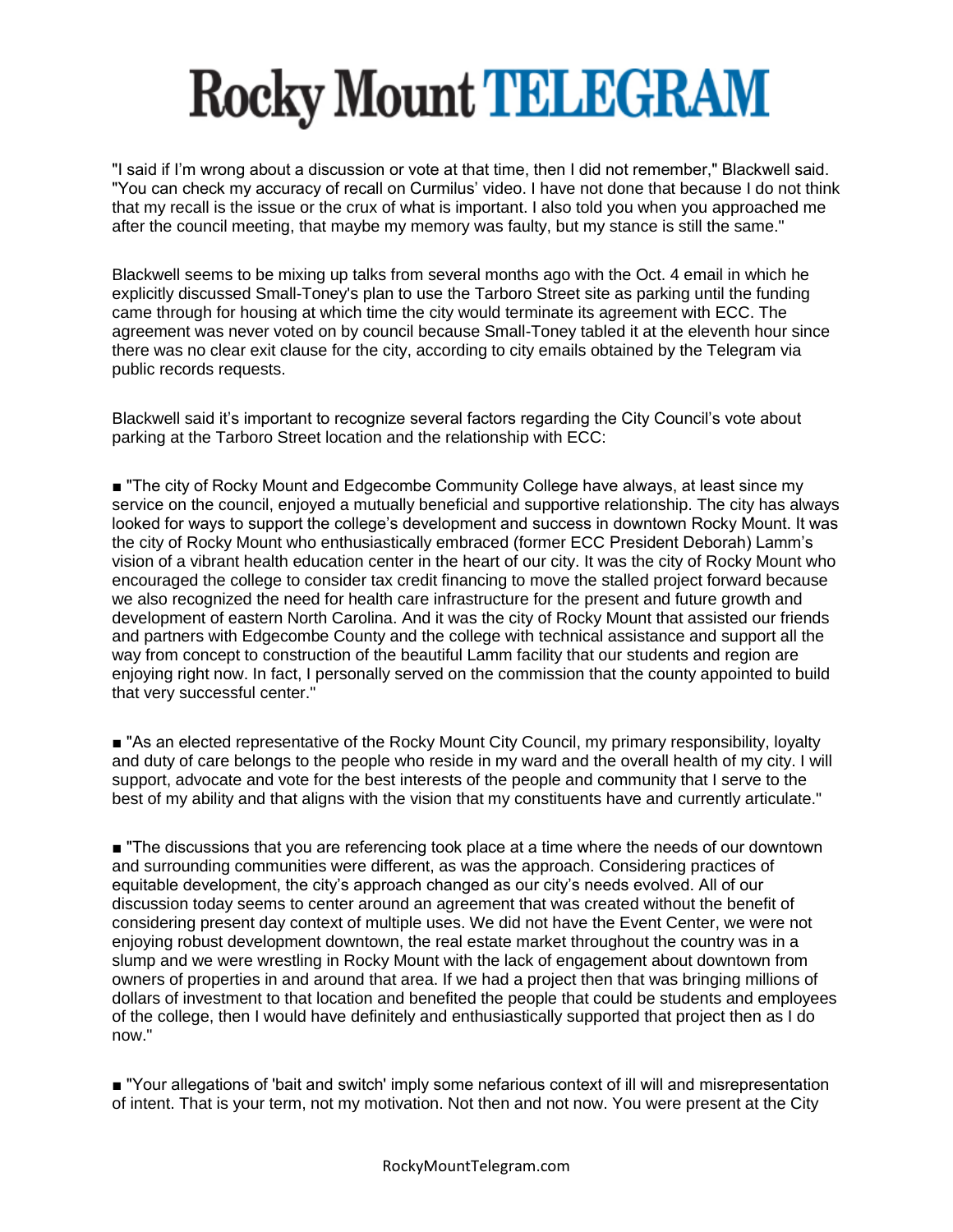Council Retreat in February when DFI presented their options, that this project would be an affordable, workforce housing development. You heard the statistics presented about need and even attested that this development would have been interesting to you if you had that option when you first moved to Rocky Mount. This development addresses the immediate crisis that hard working and retired citizens have in choosing great, affordable options for living and participating in Downtown. We must all be intentional in deeds as well as words in making space for citizens and visitors in an inclusive economy."

■ "I am still unclear about the protestations from anyone about why, at that location, affordable workforce housing would be a bad idea. Why wouldn't anyone want to attract working families and individuals or retired citizens or veterans or struggling families who want to better themselves and live in a vibrant downtown community right across the street from an anchor institution that was designed and funded to benefit them? I'm certain that the city would be more than happy and motivated to help the college address their concern about lack of parking at other close and proximate locations."

[http://www.rockymounttelegram.com/News/2019/04/20/Councilman-cites-need-for](http://www.rockymounttelegram.com/News/2019/04/20/Councilman-cites-need-for-housing.html?fbclid=IwAR2ntnfkfPtLKdsqyg4cGIjzElqL10ZC8LNLd4dCoJ17I8oWnXzmVT7ekvw)[housing.html?fbclid=IwAR2ntnfkfPtLKdsqyg4cGIjzElqL10ZC8LNLd4dCoJ17I8oWnXzmVT7ekvw](http://www.rockymounttelegram.com/News/2019/04/20/Councilman-cites-need-for-housing.html?fbclid=IwAR2ntnfkfPtLKdsqyg4cGIjzElqL10ZC8LNLd4dCoJ17I8oWnXzmVT7ekvw)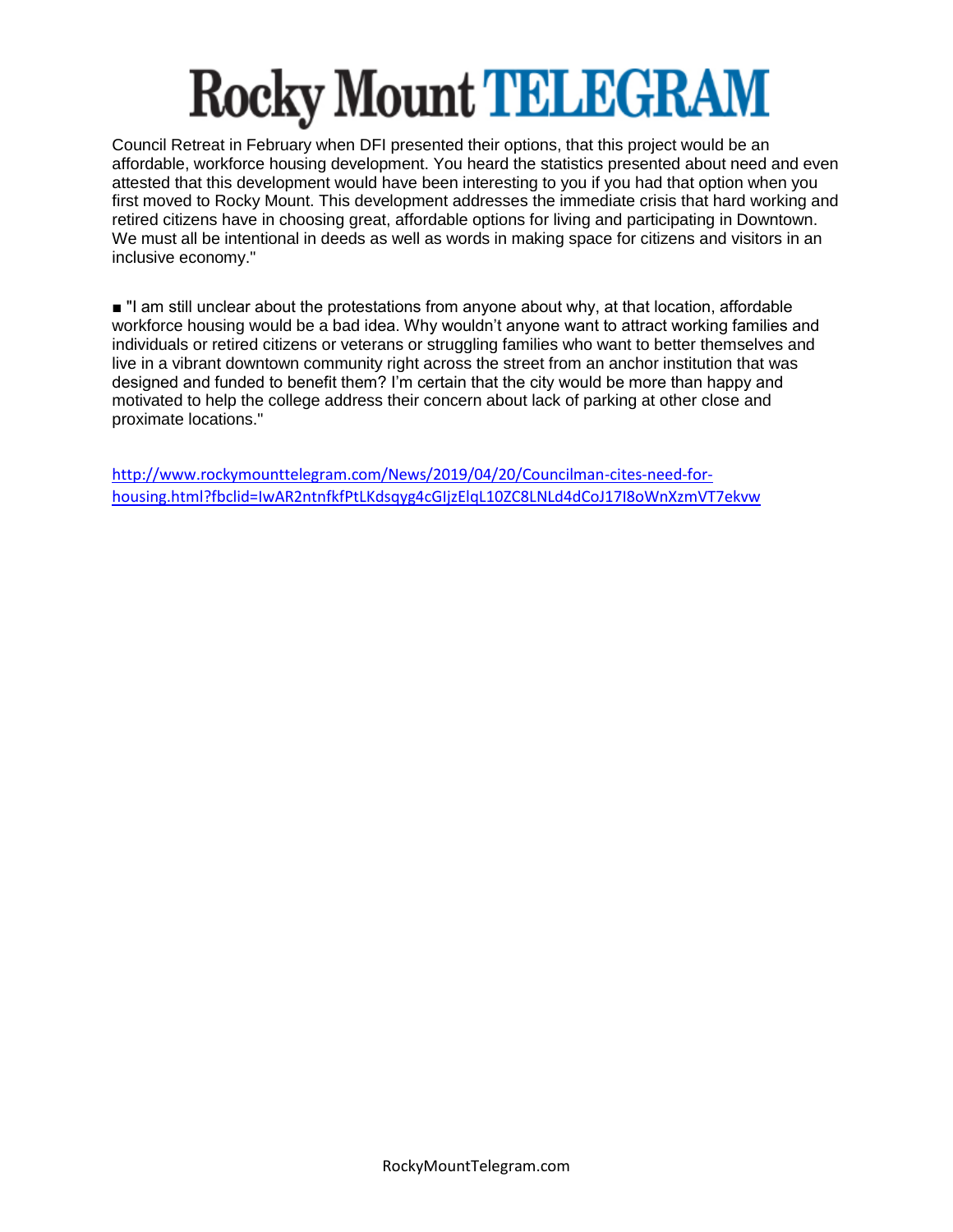#### **City scraps parking for housing**

**BY LINDELL JOHN KAY Staff Writer Monday, April 22, 2019**

Last summer in preparation for the opening of the Rocky Mount Event Center, the city made improvements to parking lots owned by Edgecombe Community College as voted on by the City Council.

The city and college were to share adjoining parking lots on Tarboro Street, but the city has since approved a state-funded housing project at the site with Councilman Reuben Blackwell saying he doesn't remember talks or votes concerning the agreement with the college.

ECC only agreed to buy land on Tarboro Street next to city property because the city said the sites would be used to share parking, Gloria Wiggins-Hicks, a member of the ECC Board of Trustees, said at a recent workshop on the planned Tarboro Street housing project.

In that workshop, Councilman Andre Knight's answer was nothing is set in stone.

A few weeks later, during an April 8 City Council meeting, Blackwell said he was unaware of any recent conversations or votes on the matter. However, emails obtained by the Telegram via a public records request show Blackwell asked about housing and parking in an Oct. 4 email after receiving the agenda package for an upcoming meeting.

When City Manager Rochelle Small-Toney explained her plan to go along with the parking agreement until funding for housing was secure then terminate the proposed agreement with the college, Blackwell's three-word response was: "EXCELLENT! THANK YOU!"

The agreement was tabled by Small-Toney because it lacked a clause that would have allowed the city to back out of the deal. But just a few months earlier, the City Council approved a plan that included repairing the college's property on Tarboro Street so it could be used for Event Center parking.

Blackwell both engaged in discussion and voted on the plan.

During the Aug. 27 discussion, Blackwell voiced concern for communicating to people residing in the neighborhoods that may be affected by parking. When it came time to vote on the plan, Blackwell seconded the motion and joined in unanimous approval that staff be authorized to move forward as outlined with the Event Center Parking and Traffic Control Plan as outlined in the presentation, according to the Aug. 27 meeting minutes.

City Engineer Brad Kerr in an Oct. 9 email response to Small-Toney pointed out that the city improved parking lots on Tarboror Street owned by the college as approved by the City Council.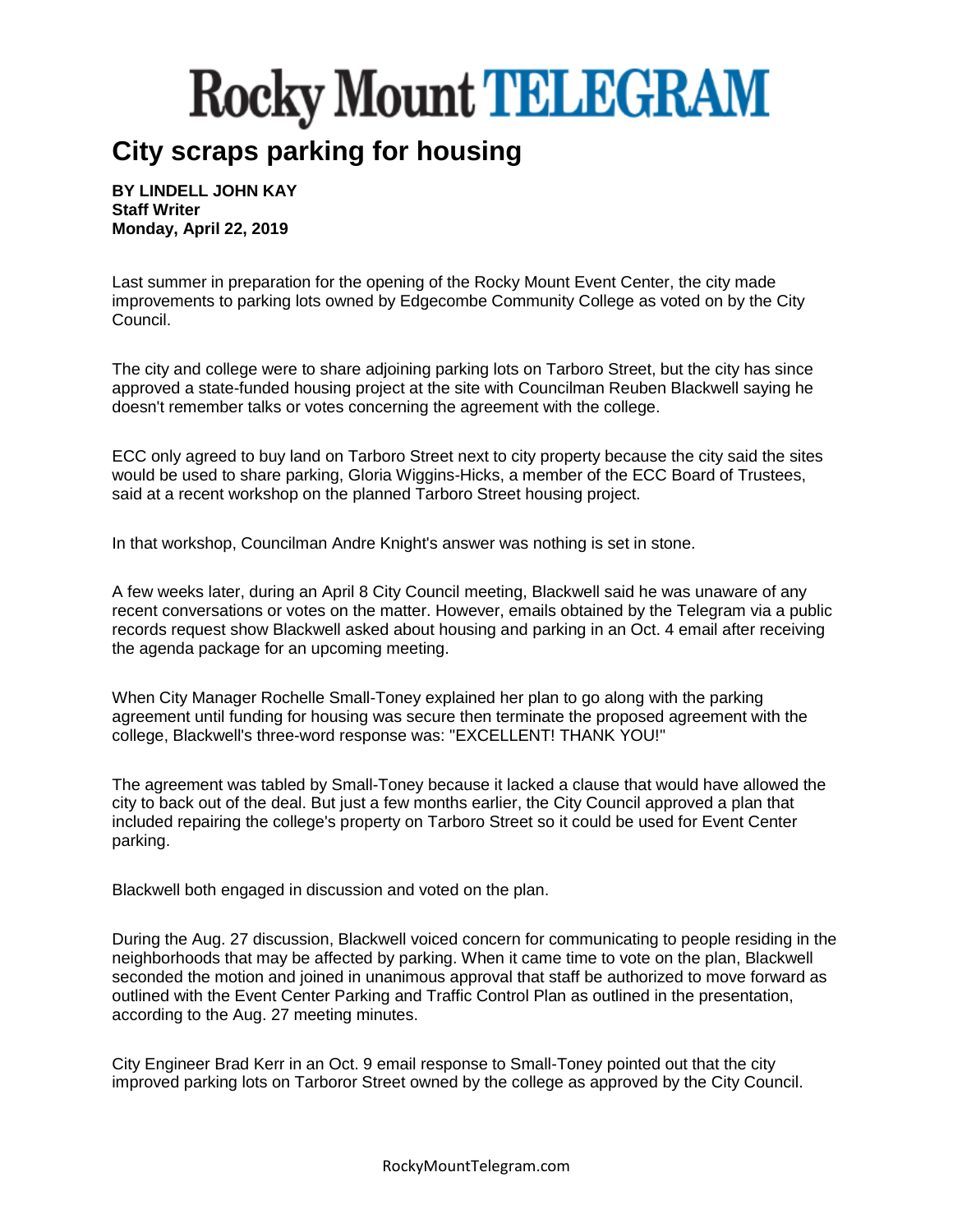"As noted to council during the presentation, the city had pricing for the improvements and in order to make the Oct. 25 opening would need to start work as soon as possible," Kerr said. "It was also noted that the city was prepared to move forward as soon as it had authorization from ECC to make the improvements on their parcels. An initial draft agreement was prepared by Jep (Rose, the city's attorney) in June with the concept that it may be used as a model for future revenue sharing agreements with private property owners interested in RMEC parking."

Kerr said based on the decision, there would be no charge for off-site Event Center parking and a draft of the agreement deleting a revenue sharing clause was sent to ECC for review on Aug. 30 along with driveway permit applications and a map of proposed improvements.

College officials provided a revised draft based on the guidance they received from their board and a final version was negotiated between ECC and the city based on the understanding that this agreement was addressing only current parking needs for the Event Center and the college with future amendments made as conditions evolved, Kerr said.

"I stand by my position, my vote and my constituents on that location as the best site for this affordable, workforce housing development to help build the momentum of a beautiful, vibrant, diverse and economically beneficial downtown Rocky Mount that everyone can enjoy," Blackwell said late last week in answer to Telegram questions on the matter.

[http://www.rockymounttelegram.com/News/2019/04/22/City-scraps-parking-lots-for](http://www.rockymounttelegram.com/News/2019/04/22/City-scraps-parking-lots-for-housing.html?fbclid=IwAR11KZIZ4L-HC6vYiOWGhE3Ntz3BVINGxQUhDGZe5blQ2rlVmkm-FhpfeX4)[housing.html?fbclid=IwAR11KZIZ4L-HC6vYiOWGhE3Ntz3BVINGxQUhDGZe5blQ2rlVmkm-FhpfeX4](http://www.rockymounttelegram.com/News/2019/04/22/City-scraps-parking-lots-for-housing.html?fbclid=IwAR11KZIZ4L-HC6vYiOWGhE3Ntz3BVINGxQUhDGZe5blQ2rlVmkm-FhpfeX4)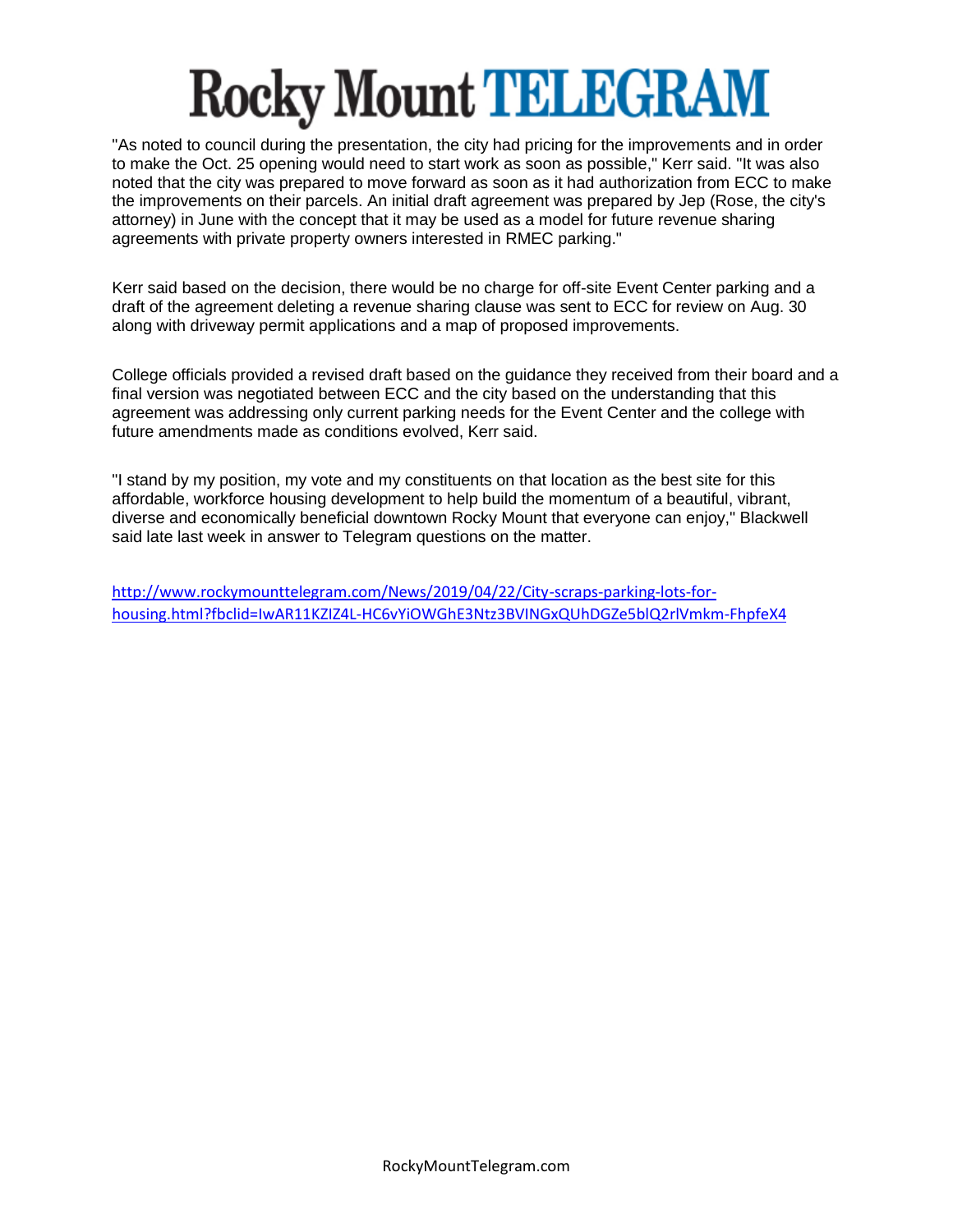#### **Residents jeer council at meeting**

**BY LINDELL JOHN KAY Staff Writer Tuesday, April 23, 2019**

Monday afternoon's meeting of the Rocky Mount City Council boiled over with jeers from the audience and council members biting back over development downtown and at Crossing at 64.

Local business owner Lige Daughtridge, a candidate for Ward 5, asked the council why millions of dollars have been spent on Crossing at 64 but nothing has been developed there since a Bojangles went up in 2012.

Daughtridge asked the city-imposed tax credit requirement be lifted from the Tarboro Street housing project so that the project could be moved somewhere else, including Crossing at 64.

Daughtridge pointed out that according to a report published by the Telegram, the city is propping up the Rocky Mount Edgecombe Community Development Corp., which is developing Crossing at 64.

Councilman Andre Knight said Crossing at 64 is in his ward. "How dare you come down here ..."

Knight's comment was interrupted by several shouts from the crowd and a growl.

Knight growled back and said it was his time to talk.

Mayor David Combs tried to calm the situation. He said the council asks the public not to be rude but turns around and acts that way.

Knight pointed out that Combs made a statement earlier when a resident asked why the Grown and Sexy event was cancelled.

Knight said the council has been trying to develop Crossing at 64 for years but has been blackballed. "Sheetz," someone called from the audience. The popular convenience store chain passed on Crossing at 64 a few years ago and now has three stores in Nash County and none in Edgecome County.

Councilman Reuben Blackwell said above loud booing that he wouldn't be intimidated and he's not afraid.

Blackwell said it's everyone's right to have an opinion, but his right isn't taken away by someone else's rights.

RockyMountTelegram.com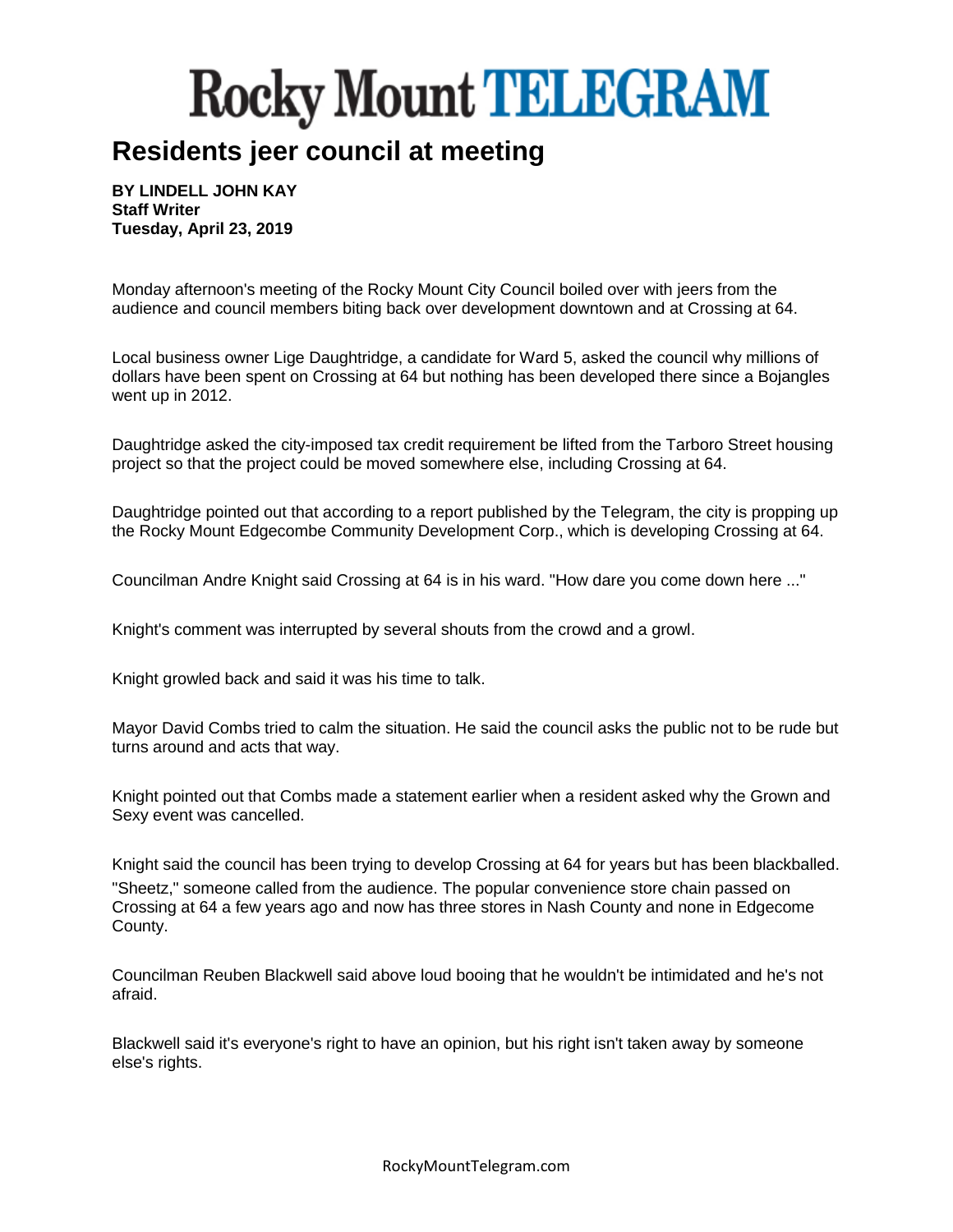Blackwell said development has occurred on one side of the city but not on the other. If people want to suddenly use their influence to help development now, he welcomes it.

"If this is what it took, God bless the Tarboro Street project," Blackwell said, adding the CDC wouldn't be needed if developers would have stepped up years ago.

Blackwell said when it comes to housing, Rocky Mount is a model for other cities.

Blackwell said he wants to lift up every part of the city. He received a round of applause, mostly from developers Troy Davis and Charles Roberson.

Earlier, Troy Davis questioned the purchase of a county club in Nashville by a company owned by Nash County board Chairman Robbie Davis.

Resident A.B. Whitley asked the council about the independent review, and Combs said the council would have a preliminary report at the next meeting then the report would be made public after a review by the city attorney.

Resident Anna Lamb asked in honor of Earth Day that the council take a stand against the Atlantic Coast Pipeline, which will pump natural gas beneath Nash County if it's ever built. Due to legal entanglements, the proposed pipeline is millions of dollars over budget and months behind schedule.

Resident Kim Koo said affordable housing is long overdue in Rocky Mount and she supports the Tarboro Street housing project. She added she would like it to be cleared by an environmental study.

Mayoral candidate Bronson Williams said the council and city staff should be more transparent; the controversy of the cancelled Grown and Sexy event was due to a lack of cultural sensitivity; and WHIG-TV should be opening its studio to whoever wants to use it based on the city's cable franchise agreement.

Charles Chambliss said in reference to the Grown and Sexy event that people should educate themselves about a subject before taking offense to it.

"If you don't know what something means don't make a comment about it until you do," Chambliss said, adding that at least the Telegram columnist who wrote about the matter first Googled the phrase Grown and Sexy.

Combs said he asked about the event at a meeting because he didn't know what it meant.

"I didn't book the event; I didn't cancel the event," Combs said.

[http://www.rockymounttelegram.com/News/2019/04/23/Residents-jeer-council-at](http://www.rockymounttelegram.com/News/2019/04/23/Residents-jeer-council-at-meeting.html?fbclid=IwAR1GsWxfrPqKalBNvoDzjVMl9kyVDgLQqcIKDxEEc1ZMEI67_JBKVAe8enU)[meeting.html?fbclid=IwAR1GsWxfrPqKalBNvoDzjVMl9kyVDgLQqcIKDxEEc1ZMEI67\\_JBKVAe8enU](http://www.rockymounttelegram.com/News/2019/04/23/Residents-jeer-council-at-meeting.html?fbclid=IwAR1GsWxfrPqKalBNvoDzjVMl9kyVDgLQqcIKDxEEc1ZMEI67_JBKVAe8enU)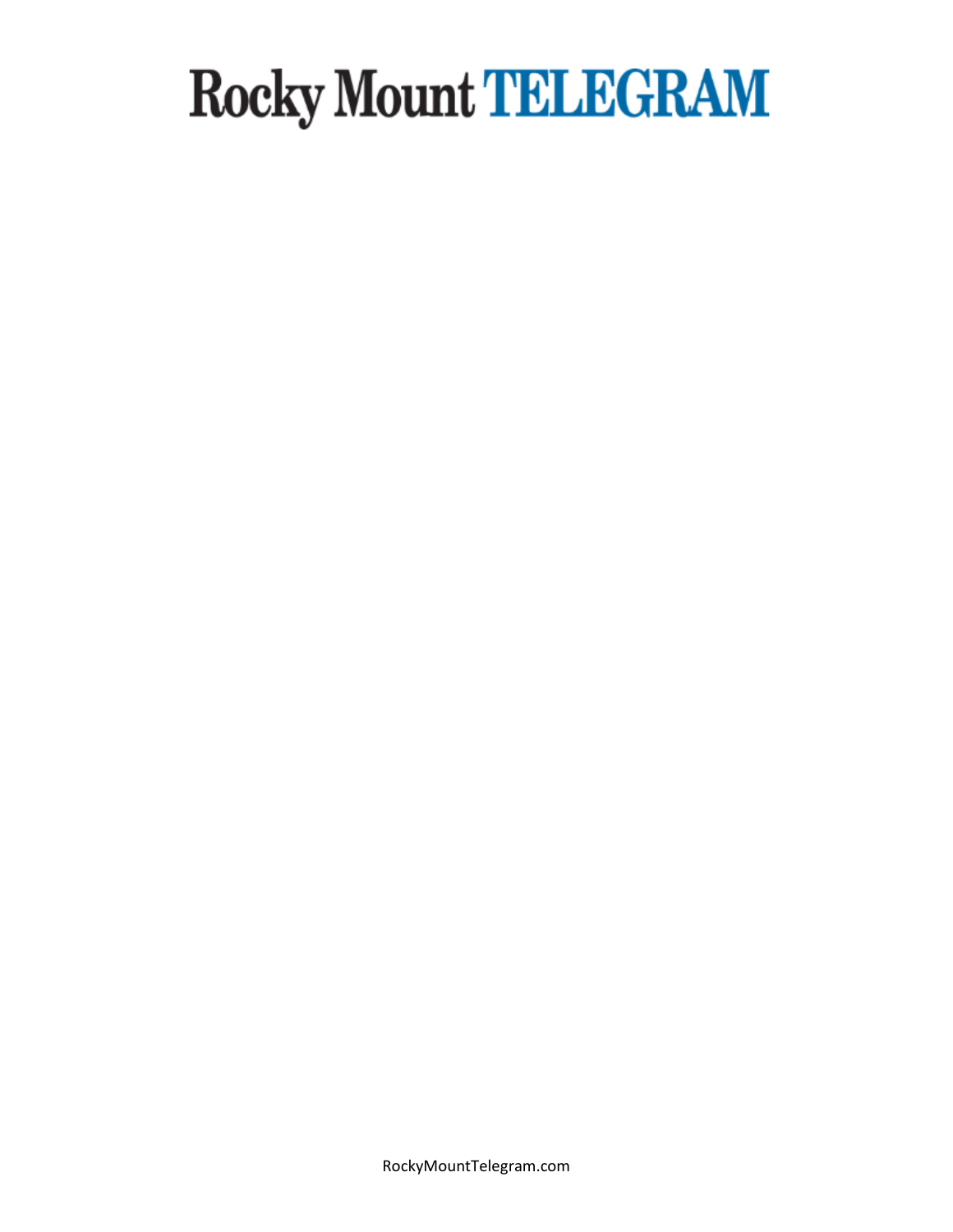#### **ECC chides city over parking**

**BY LINDELL JOHN KAY Staff Writer Thursday, April 25, 2019**

The Rocky Mount City Council voted unanimously to enter a parking agreement in February with Edgecombe Community College two weeks before voting to build affordable housing at the same spot on Tarboro Street.

The ECC Board of Trustees feels the maneuver is a betrayal, according to an April 18 letter to the City Council, City Manager Rochelle Small-Toney, state Housing Finance Agency board members and Sarah Odio, project manager for the Development Finance Initiative at UNC-Chapel Hill's School of Government, which is overseeing the project as hurricane relief.

The council on Feb. 11 approved the Parking Area Development and Shared Use Agreement. Two weeks later, on Feb. 25, the council voted to convey the same shared use parking space for affordable housing development.

"Unfortunately, no one at the college or on the board, including the college's new president Dr. (Greg) McLeod, was involved or engaged in any discussions concerning this development plan. Considering the scale of this plan, its proximity to the college, the imminent elimination of the shared use parking agreement between the city and the college and the negative impact this development will have on our future growth it seems reasonable and appropriate that the college would have been invited to be a fully engaged partner throughout this study," Trustee Chairman Jerry Price and the entire board states in the April 18 letter.

Eliminating the shared use parking space in order to construct affordable housing immediately across the street from the campus will not only negatively impact available and much needed parking but will also stifle the college's future growth, the ECC trustees state in their letter.

"Without viable options and solutions, this plan would significantly hinder our ability to adequately meet the evolving educational and workforce training needs of the residents of this community," the letter states.

In a March public forum held after the council voted on the housing project, state officials said the Tarboro Street location was best because the city owned the property and it was within a mile of a grocery store. In actuality, the one-mile restriction is to obtain new market tax credits not required by DFI.

The City Council has "unclean hands," according to a local lawyer familiar with the matter.

"It doesn't look like the council was acting in good faith to me," the attorney said, but added that as long as the city meets the 90-day termination clause, the college doesn't have much of a choice. Of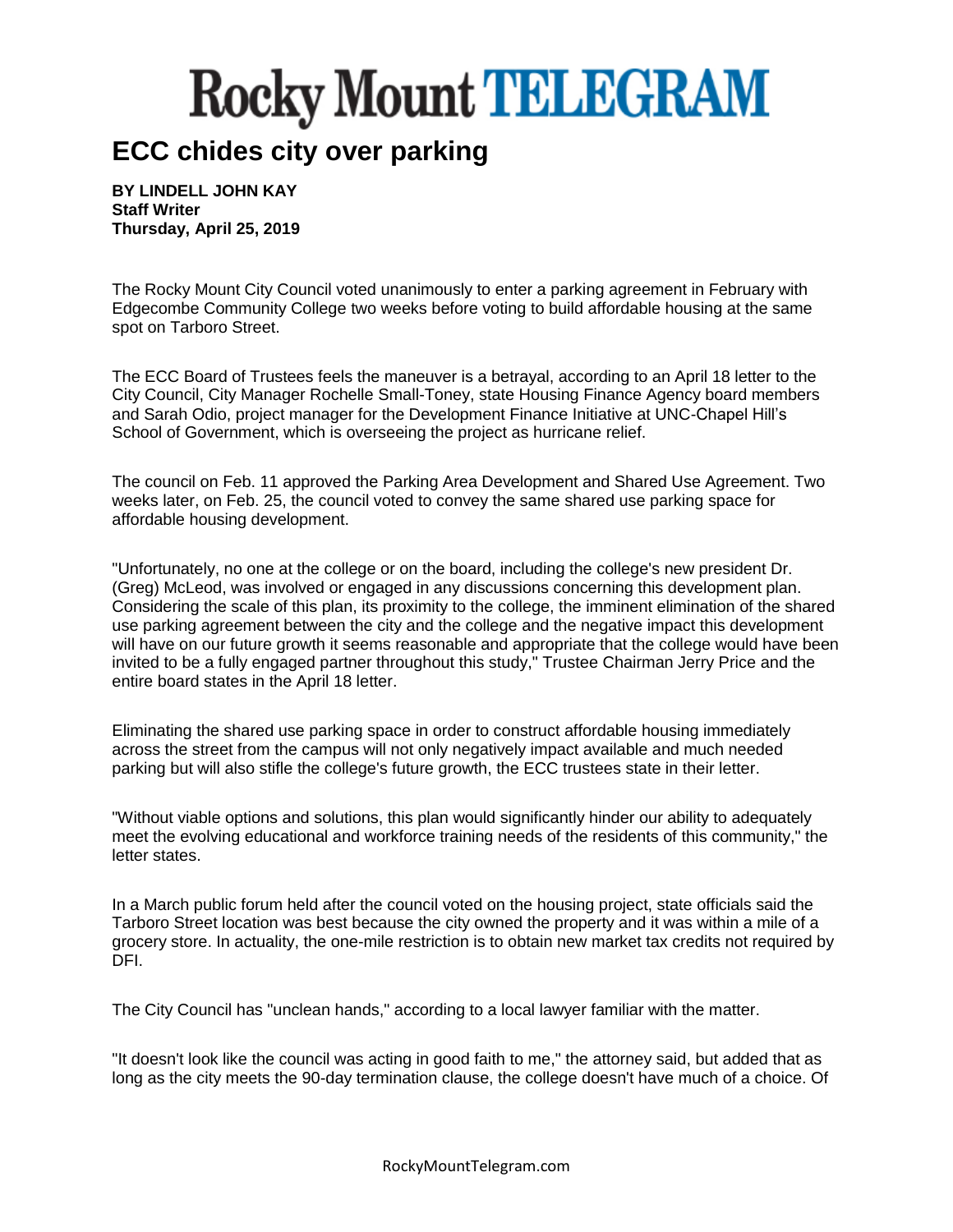course, any notice now would come after the council already voted to use the land for something else.

The council was set to vote on the agreement in October, but Small-Toney removed the item from the agenda because the agreement didn't provide an easy way out for the city.

"I tabled the agreement because it was not sufficient enough in accomplishing what was needed to insure that the agreement could be terminated by either party with sufficient notification," Small-Toney said in an email at the time.

City staff moved forward with improvements to the parking lots with an estimated cost of \$68,000, according to meeting minutes and city emails.

In an early October email, Councilman Reuben Blackwell asked Small-Toney about the plan for both parking and housing at the same site. Small-Toney explained the city would move forward with parking then terminate the agreement when the funds for housing were approved.

Blackwell denied an agreement existed at the April 8 council meeting.

"First of all, there was never a written agreement with Edgecombe Community College that this council voted on," Blackwell said during the meeting. "I don't remember one. I don't remember voting on one."

Blackwell seconded the motion by Councilwoman Lois Watkins to approve the Feb. 11 legallybinding parking agreement.

Then on Feb. 25, the same night the council approved the minutes to the Feb. 11 meeting that included the parking plan, the council approved the housing resolution, which was added to the agenda during the meeting. The council was provided a copy of the agreement moments before voting on it.

The motion to approve the housing project was made by Blackwell and seconded by Councilman Andre Knight.

Blackwell said Wednesday that his comments about no agreement and discussion were all centered around previous city staff negotiations with ECC.

"This agreement is recent and yes, we just voted on it," Blackwell said. "However, the opportunity to create a dynamic village of activity based on people who live, work, learn and play downtown is too great to pass up or ignore."

Blackwell said the bottom line is that he supports affordable workforce housing at the Tarboro Street site and throughout Downtown Rocky Mount.